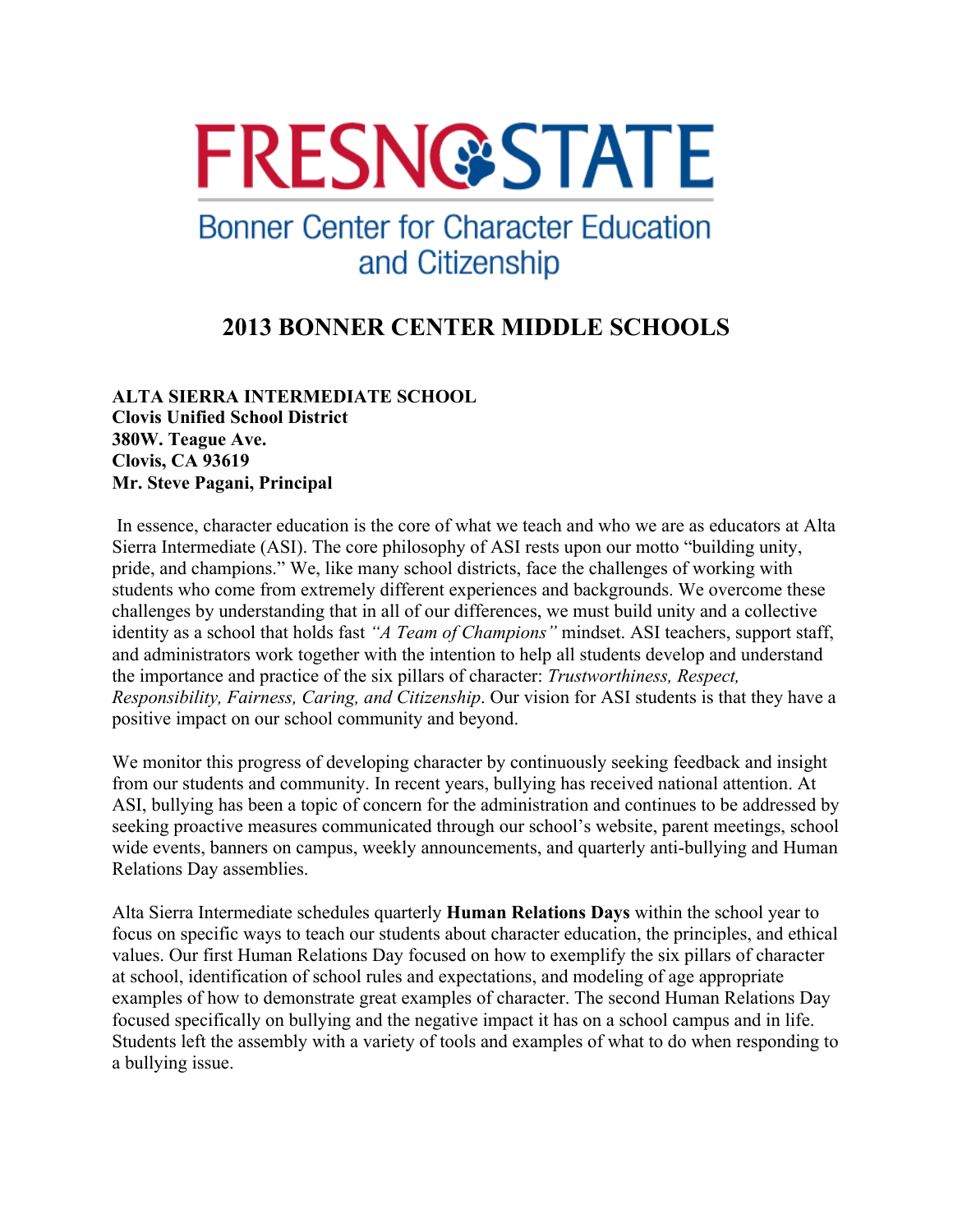In addition to a thorough character education program, Alta Sierra offers comprehensive **cocurricular opportunities** for students that include participation in athletics, performing arts, school clubs, and service-based elective courses. We recognize that an essential ingredient to creating an atmosphere that promotes psychologically healthy students and staff is ensuring a safe, clean and secure learning environment. Although the appearance and cleanliness of our campus is important to us, the emotional and physical needs of our students and staff are paramount. We take pride in taking care of each other. Our school motto is emphasized each and every day in our announcements and is often used in counseling sessions between adults and students. The motto is simple: **"Take care of yourself; Take care of each other; Take care of Alta Sierra."** We want our students to understand that the world awaiting them will benefit greatly if they put into practice our simple message of taking care of people.

Middle school students' emotional and cognitive maturity offers many more opportunities to serve and employ collaborative efforts unlike the limited experiences available in their elementary years. As students' social interactions become more complicated, opportunities to be misunderstood may result in increased conflict. Our job as educators is to help them resolve these conflicts. The **peer counselor program** is a fantastic intervention tool teaching students to resolve typical interpersonal conflict without the aid of an adult. Positive implications from the peer-counseling program include mitigated peer conflict and students learning how to appropriately express their feelings. It is vitally important we teach our students the communication skills necessary when expressing their feelings and how to access the appropriate help when needed. Over 30 students are now individually **trained with interpersonal skills** to not only help solve their social issues, but support the mental health and safety of others in the future.

Our Activities Director teaches two periods of a School Service class that positively impacts our campus. Students are heavily involved in planning and implementing campus-wide activities. They plan and implement service projects benefiting members of our community. These range from helping sell Kid's Day newspapers to collecting household items, clothing, and groceries for families. Our **WEB (Where Everyone Belongs**) program is an onsite leadership development and peer mentoring group that helps incoming seventh graders become accustomed to middle school. Our eighth grade WEB leaders build relationships with new students and offer themselves as valuable resources to answer questions about school throughout the year. In addition to courses offered during the school day, we provide four **club days** during the school year allowing students to engage in a common interest. Club descriptions vary, but many students have come together to take action and be involved in the **Anti-Bullying Club and Environmental Club**. These clubs serve a purpose in supporting our school community by being models of ethical behavior. The Anti-Bullying Club posted fliers throughout campus encouraging students to take action against bullying by refusing to be a passive bystander. This demonstration of moral action by our students builds a positive school climate and encourages students to contribute in a meaningful way.

One of the interesting outcomes that we discovered through the process of writing for the Bonner Center's Virtues and Character Recognition Award is the unintentional actions our staff displays on a daily basis teaching character and ethical decision making. Our community expects us to promote and model moral and ethical decisions by all staff members.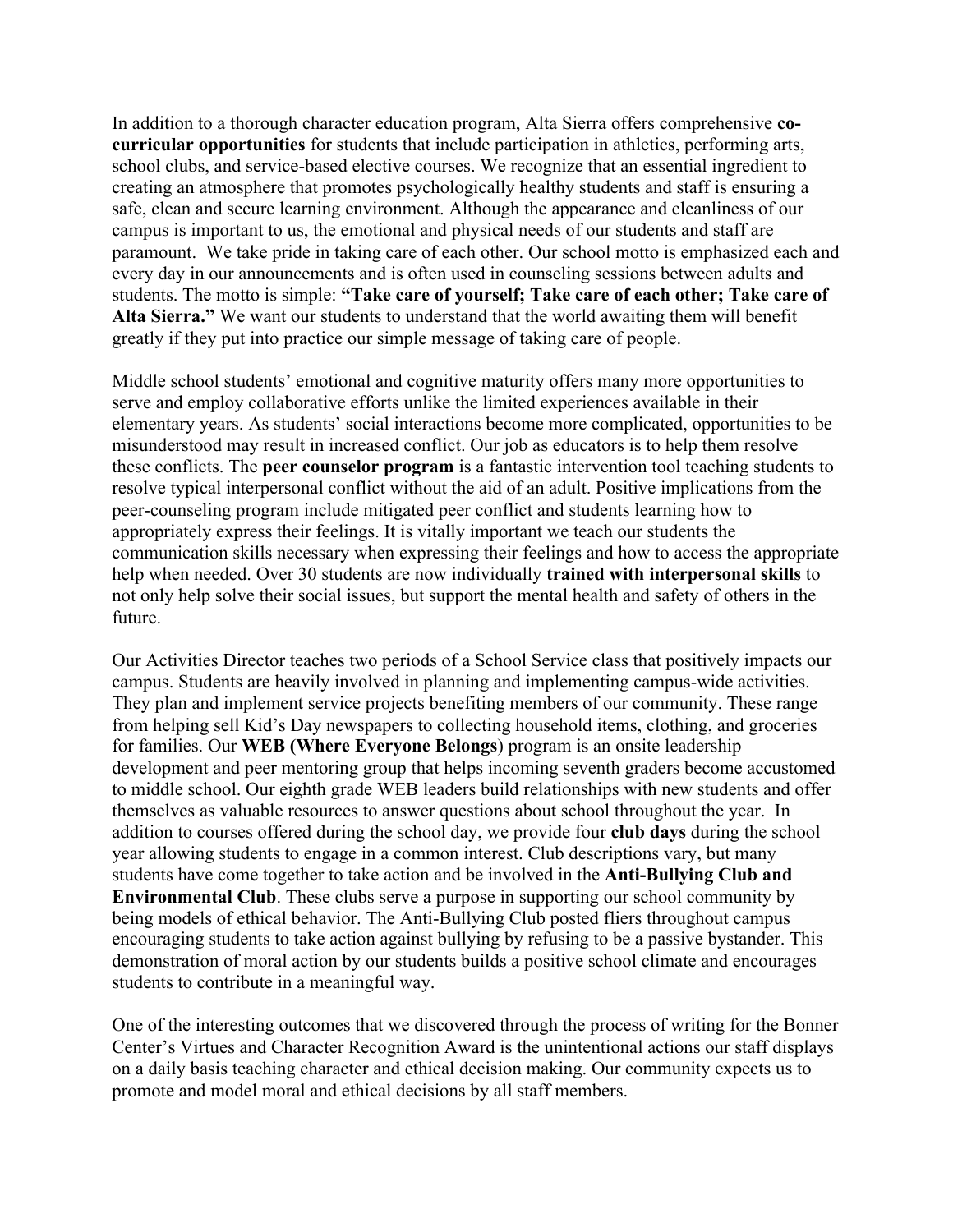#### **CLARK INTERMEDIATE SCHOOL Clovis Unified School District 902 Fifth Street Clovis, CA 93612 Mr. Scott Steele, Principal**

Good character is more important than ever. Schools have become responsible for much more than the mandated academic subject areas. Along with creating safe, clean campuses, our goal is to help create good citizens. School environments provide various opportunities for students to experience, utilize, and promote good character skills. Teachers and staff can serve as role models by demonstrating the appropriate character skills that students can emulate. As an educational institution for America's future generations, we have an obligation to create lessons that introduce skills and provide opportunity for students to practice and hone those skills.

The character education goals for Clark Intermediate School are aligned with those of the Clovis Unified School District. Our students will display the six pillars of Character Counts: Trustworthiness, Caring, Respect, Citizenship, Fairness, and Responsibility. Clark has partnered with the Fresno County Office of Education to sponsor the Safe School Ambassador program on our campus. Students from all social cliques are responsible for keeping each other from making bad choices. Once a month, we have a special seminar schedule to allow our leadership students from WEB (Where Everybody Belongs), Peer Counseling, and School Service classes to lead all classrooms in character lessons. With two WEB classes, one Peer Counseling class, and two School Service classes, approximately 150 students are charged with teaching character lessons to other students.

Character education begins in each classroom at Clark Intermediate School as monthly character traits are part of class discussion. Specific lessons are taught by the various leadership classes during Seminar Schedule. Monthly character traits are displayed and announced in each classroom. Teachers reiterate these character traits on a daily basis to ensure they become routine for the students. When working in groups, teachers provide specific instruction on how students should behave. Students are given examples of how to conduct themselves and how not to conduct themselves. Our Academic Transitions class is based on character education.

The Clark Peer Counselors have a strong history of community service and volunteerism. The School Service classes have organized fundraisers for several emergencies around the world. WEB leaders conduct an initiation for all seventh graders before the school year starts. Each WEB leader has eight to twelve seventh graders that they contact and invite to the orientation. During a four-hour meeting with the entire incoming seventh grade class, the WEB leaders give school tours, advise new students how to get along at Clark, and provide a friendly face in a small group setting. Since our school is approaching 1,500 students, this is a crucial component for our incoming students. Members of the Safe School Ambassadors are chosen because they have "social capital" within their own peer groups. These student leaders are trained in

Top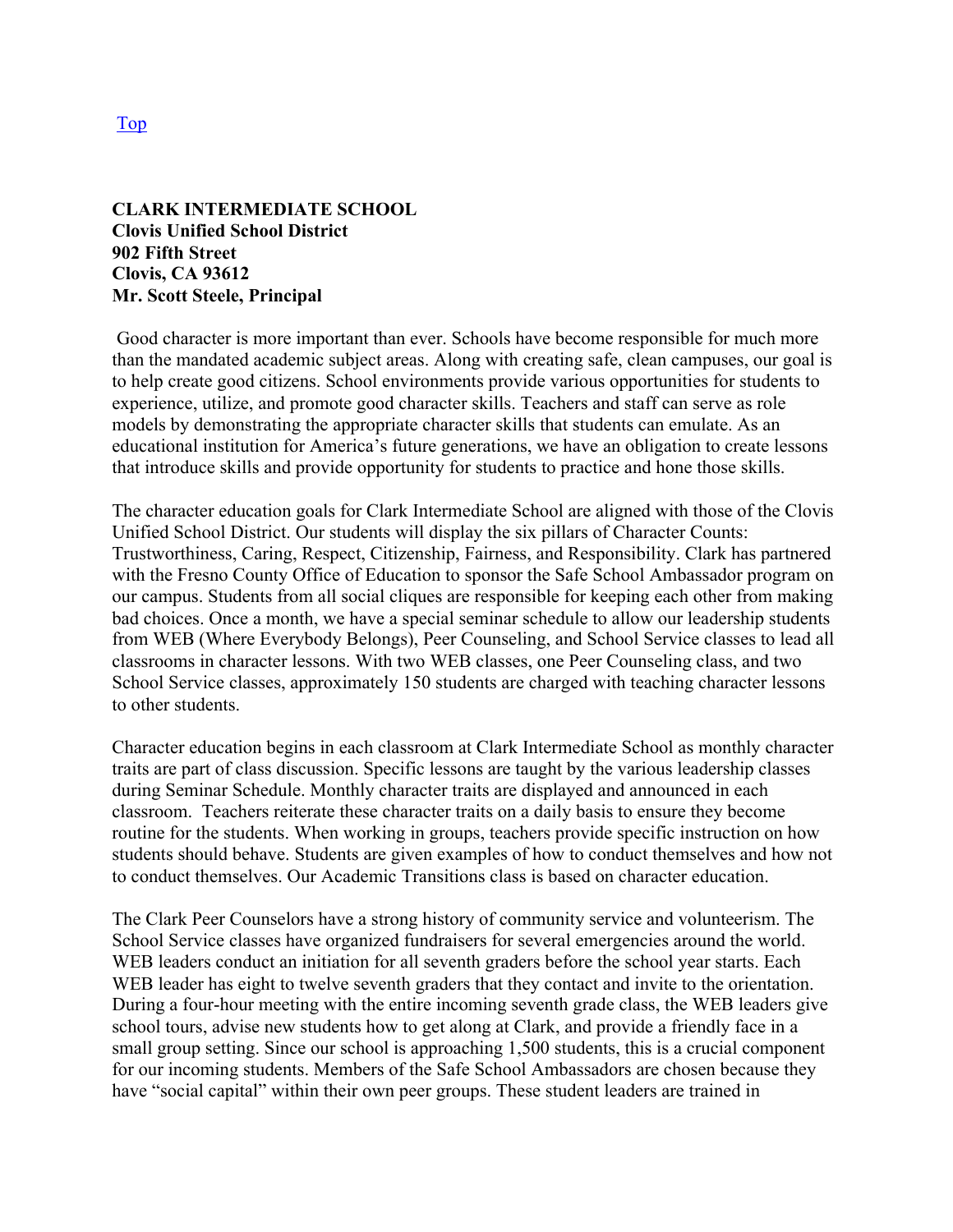techniques to keep situations from escalating into bullying or worse. These techniques include distraction, balancing, supporting, reasoning, directing, and if all else fails, getting help. These students are not expected to tell on other students, but rather use their influence to keep students from making bad choices. The Student Voice Committee meets monthly with the principal to review the mood and current events on the Clark campus. This group represents the Clark student body and is able to speak honestly in a no-risk atmosphere.

The positive experiences that our entire school went through during the Schools To Watch and Distinguished School visitations still have an effect on our campus four years later. Our students are expected to continue the legacy of good character that was so prevalent during that time period. The Clark staff agrees that our school meets the criterion listed on this application and whole-heartedly agrees that our school should apply for this award.

A signature program that exemplifies our commitment to character and values is our Academic Transitions class. This class consists of students who have one or more of the following issues: habitually defiant/disruptive; habitually tardy; habitually unproductive; have been referred to Community Day School; group home transfers; students expelled from other districts. The Academic Transitions class moves away from the "holding tank" philosophy and is a comprehensive program that gives students a U-turn opportunity. The goals in this program are to prevent alternative education placements, address student character, and provide a renewed path towards success. These are our most at-risk students and this program keeps them on campus and gives them a chance to earn back their regular classes through hard work and *good behavior.* A progressive discipline plan is in place and students need to excel in character and behavior in order to succeed. A two-year look at the Academic Transitions class shows a 66% success rate in getting these students back to their regular educational setting

Top

#### **DIVISADERO MIDDLE SCHOOL Visalia Unified School District 1200 South Divisadero St. Visalia, CA 93277 Mr. Matt Shin, Principal**

Character education is an extremely important area for the public schools in our country to focus some of their limited time and resources on for several reasons. The first reason is that many students do not receive any type of character education at home; therefore, it becomes the schools responsibility to step in to fill the void. Secondly, the true goal of any complete education includes character development in addition to facts, figures and concepts. As Martin Luther King Jr. stated "Intelligence plus character – that is the true goal of education." It is not enough to educate our students without supporting them to create good character which will serve as the compass for their lives. Finally, in education we need to be the change that we want to see. It does not take much looking, in our society, to see that many people lack the character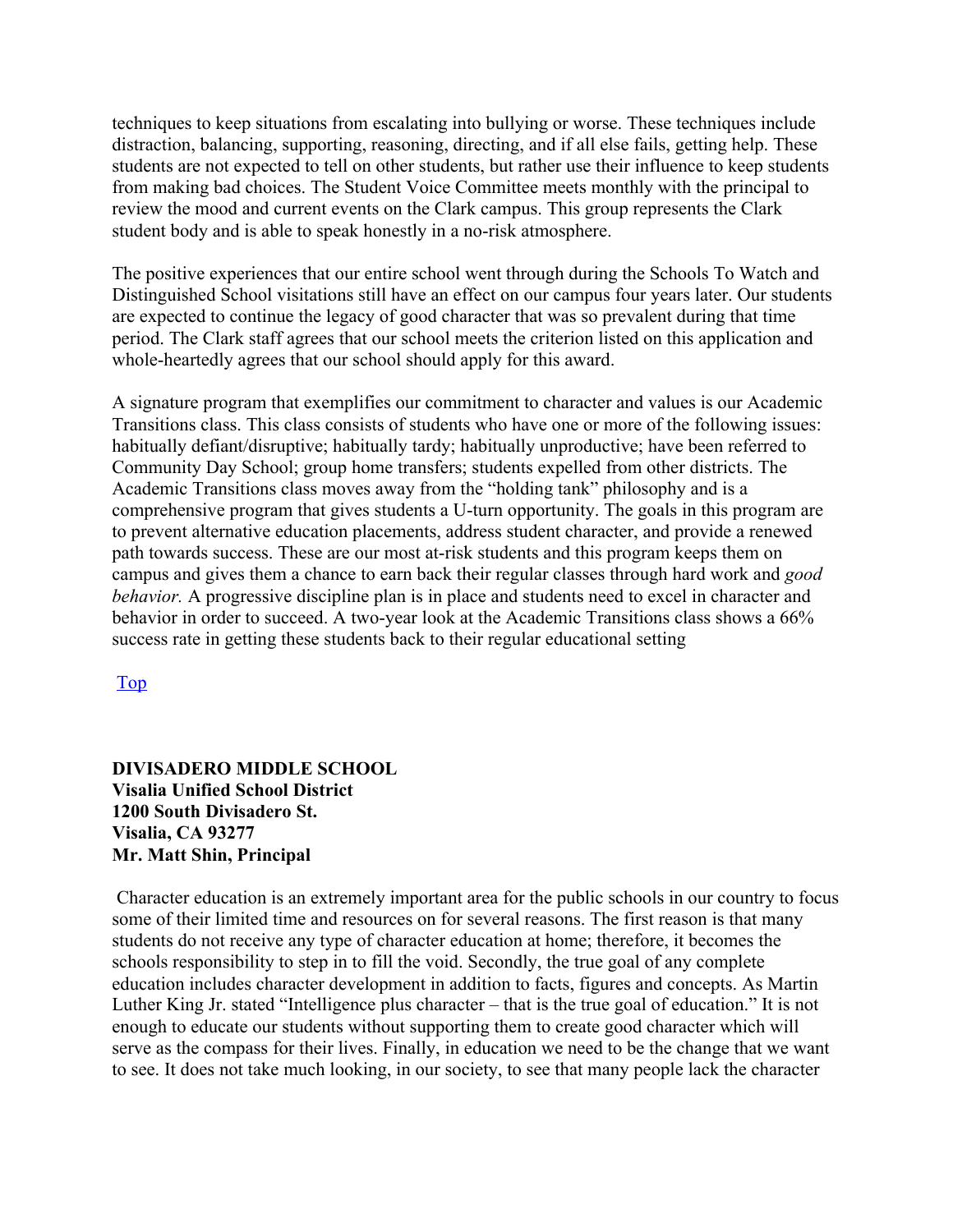that we would wish them to have. If we as a society wish to change that, it will be in the schools where we will have our most success.

We want to involve students in the promotion of good character at school, in the home, and in the community. The Divisadero staff models and provides guidance for students in developing and maintaining good character.

During our Week of Welcome (WOW), time is spent where teachers go over the CHARACTER COUNTS! Program and what character means to the students. Divisadero greets each day with the morning announcements which include a quote about our pillar of the month and good character. This helps the Divisadero community start the day off right and begin to intrinsically think about their impact and the power of their actions. Character education plays a part with our physical education department and athletics as many of our P.E. teachers and coaches have been trained by the Josephson Institute of Ethics in "Pursuing Victory with Honor." In the classroom arena, History and Social Science Teachers were trained on how to incorporate character education into lessons. Divisadero Middle School delved deeper in strengthening their integration of character education in curriculum by being selected as one of the few schools in Tulare County to pilot ELA student lessons for the Tulare County Partnership in Character Education Program Federal grant.

Classroom rules were designed around the Six Pillars of Character and many teachers have adopted the "What Pillar Did I Break" a classroom infraction sheet. The afterschool detention "Behavior Intervention Room," each student is required to complete a sheet aimed at character education. Citizenship grades are part of the progress report and report card system of feedback to the parents to allow teachers another way to notify parents of their children's citizenship at school. The major disciplinary referral form at Divisadero has been changed to include the Six Pillars of Character and when they are brought to the office the assistant principal makes considerable effort to facilitate the conversation of how they broke that pillar and alternative actions they could take in the future to avoid these problems and be a true student of character. When teachers see a student that goes out of their way and truly demonstrates a pillar of character they write them up on a positive referral.

We feel that involvement in co-curricular activities is essential if students are to feel connected to school. Our goal is to have every student in at least one co-curricular program. To help meet this goal our staff sponsors a number of clubs and/or student activities. Six times a year we have a club day where they have their choice of 24 clubs to attend, many of these clubs meet on other days throughout the year in addition to these dates.

At Divisadero Middle School, there have been two signature highlights both impacting the community awareness in the arenas of Anti-Bullying and Citizenship on the Internet. In the spring of 2011, Divisadero Middle School Leadership students were invited by the Tulare County Superintendent of School to participate in the ABC30 Children's First "Campus/Cyber bullying" series. Divisadero Middle School had eight students who participated in the episode which highlighted three scenarios of campus bullying. The students created and acted out each scenario and they were videotaped. Each scenario provided the students the opportunity to address concerns about things that had occurred previously on campus. They were able to bring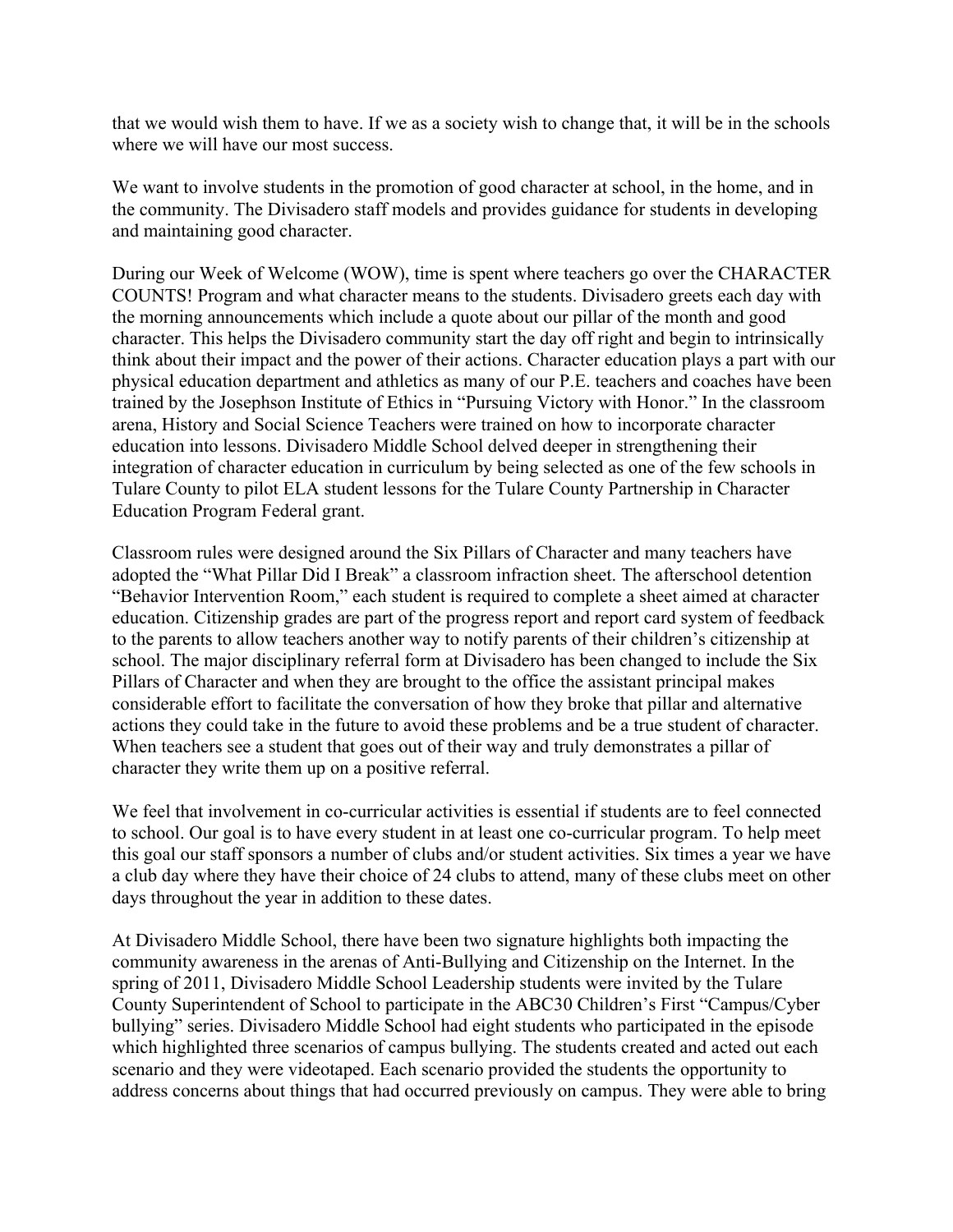these issues out through a video and then model the proper behavior for their peers to see when we played the video at a special assembly.

The culture changes are far beyond the lowering of suspension numbers, the civility of the campus has improved. Our campus has turned into a pleasant place to go to and learn. Our overall academic achievement has soared in the years since we've implemented CHARACTER COUNTS! As a school our API has grown 100 points in five years, we've seen an increase in the number of students who are qualifying for honor roll each semester, and the overall failure rate has decreased to single digits in percentage of students on campus. The transformation of our school culture is attributed to these changes.

Top

**GREEN ACRES MIDDLE SCHOOL Visalia Unified School District 1147 N, Mooney Blvd. Visalia, CA 93291 Ms. Angela Ashford, Principal Ms. Adriane Ashford, Character Counts! Coordinator**

Green Acres Middle School has developed its' character education program through the establishment of a CHARACTER COUNTS! committee and a site coordinator, assistant principal Adriane Ashford. A site handbook has been developed to give background on the Six Pillars of Character, an in-depth description of each pillar, and suggestion on how teachers may incorporate the six pillars into curricular lessons. Our *program is reviewed and monitored for progress* by our staff committee and Student Leadership class, as well as our parent/teacher/student organization.

Green Acres character education program features a *teacher handbook which is used to develop lessons into the core curriculum*. Each of the Six Pillars of Character is developed and discussed throughout the year. While many lessons are given orally over the public address system, teachers use their CHARACTER COUNTS! handbook to expand and incorporate character traits into their daily lessons. Teachers may use the stories and situations found in weekly lessons as classroom free topics in their English classes. To promote and recognize good character, our school has created the "CHARACTER COUNTS! Pass". Every teacher each month is given these passes to catch students practicing the Six Pillars of Character. To reward students for this character behavior, students sign their name on the pass back and place it into the CHARACTER COUNTS! container in the library. At the end of month, recognized students have their names shown at lunch as "Students of Character" and receive a free ice cream bar.

Beyond the classroom and incentives, a school must be equipped with services that provide for a *safe and caring learning environment*. This effort at Green Acres stems from administration support and the various issues that arise during the course of a middle school day. Such topics as friendship problems, not getting along with parents, grieving, and violence are addressed through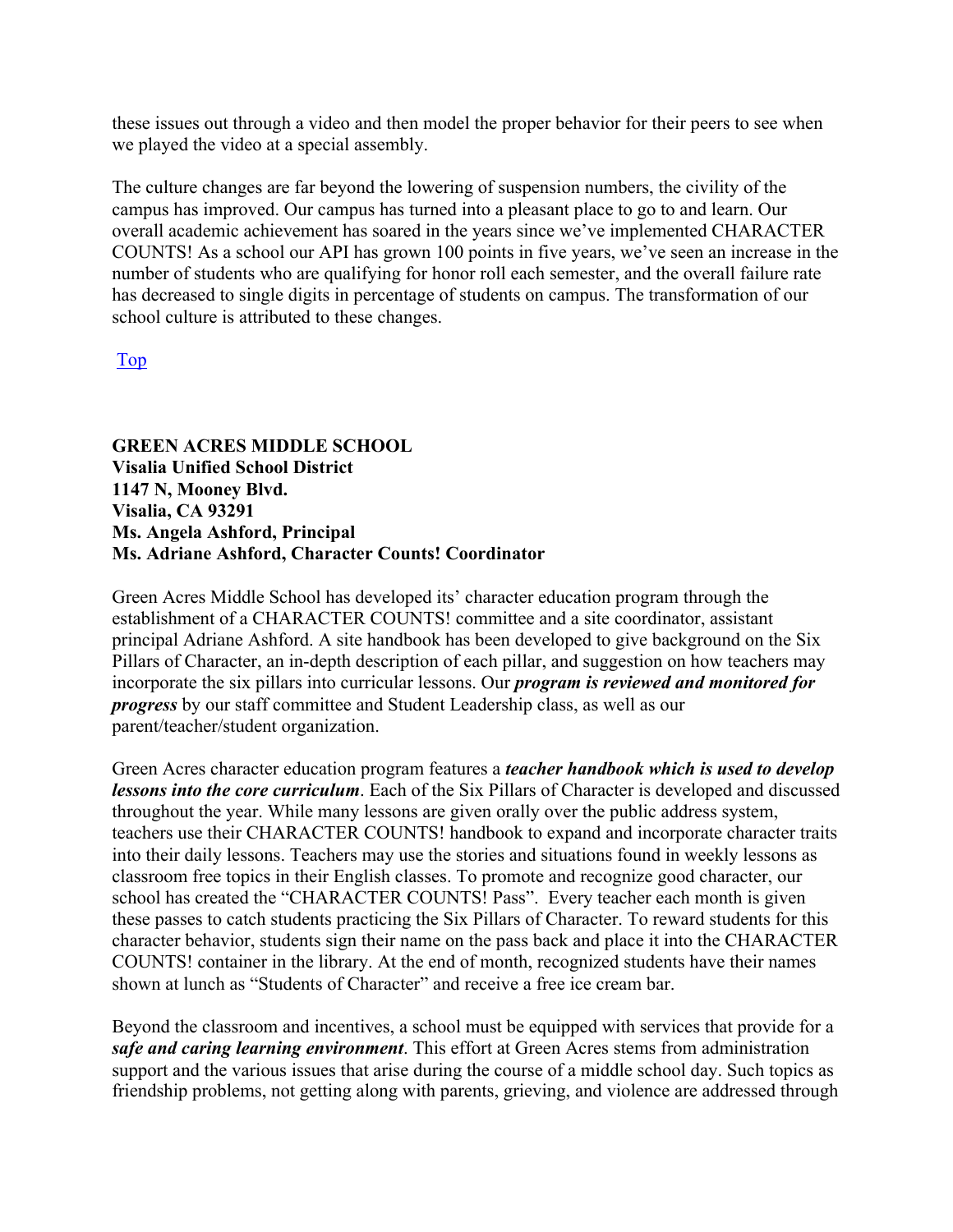daily contact with students. In addition to the administrative efforts, the entire Green Acres staff supports the anti-bullying program, Olweus, and participate in a program called W.E.B. – Where Everybody Belongs. These support systems result in a staff promoting equity and students practicing caring and respect for others.

Our school has a very large leadership class and student government. These two groups provide weekly fun activities at lunch time. "Fun Friday's" correspond with good citizenship for the week in the cafeteria and a willingness to keep their table areas clean. This is a big help to our custodial staff. "Fun Friday" activities are open to everyone, and many times require a teacher teammate. Besides our annual Christmas canned food drive, the students participate in a Thanksgiving food drive, and a gift exchange sponsored by one of our many clubs, Christians on Campus. Our students participate with and are recognized annually by our community service clubs for student achievement and service (Kiwanis and Rotary). Each year an area veteran is asked to participate in our school wide Memorial Day assembly. This assembly helps students understand the personal meaning of Memorial Day, and the contributions our military throughout history.

Our character education program has been active for the last sixteen years and we believe we are reaping the benefits on a daily basis. During middle school, students become more aware of who they are and begin to identify specific values and interests that will be important to them for a lifetime. Green Acres staff has made it our goal to challenge all students to achieve, and to provide opportunities to grow in a positive direction both academically and through co-curricular and extra-curricular activities like clubs, leadership, athletics or drama. The entire staff at Green Acres takes this task very seriously and we are known as a school that engrains the importance of "Working Hard, Getting Involved and Doing the Right Thing". We strive to form academically and personally sound individuals who are ready for high school because they *work hard*, *get involved* and *do the right thing.*

Top

**ABRAHAM LINCOLN MIDDLE SCHOOL Selma Unified School District 1239 Nelson Blvd. Selma, CA 93662 Mr. Wayne Dixon, Principal Ms. Janet Torosian, Character Education contact**

A Cultural Survey given by the Culture and Media Institute found that 74 percent of all Americans believe that our nation is in a moral decline, and 64 percent of those surveyed felt the news and entertainment media are the major influence of that decline. In today's world, there is a growing obsession with celebrities and technology. People are glued to their cell phones or computers as a constant, never ending stream of sound bites are delivered moment to moment. Through these media outlets, children are inundated with violence on a daily basis. Television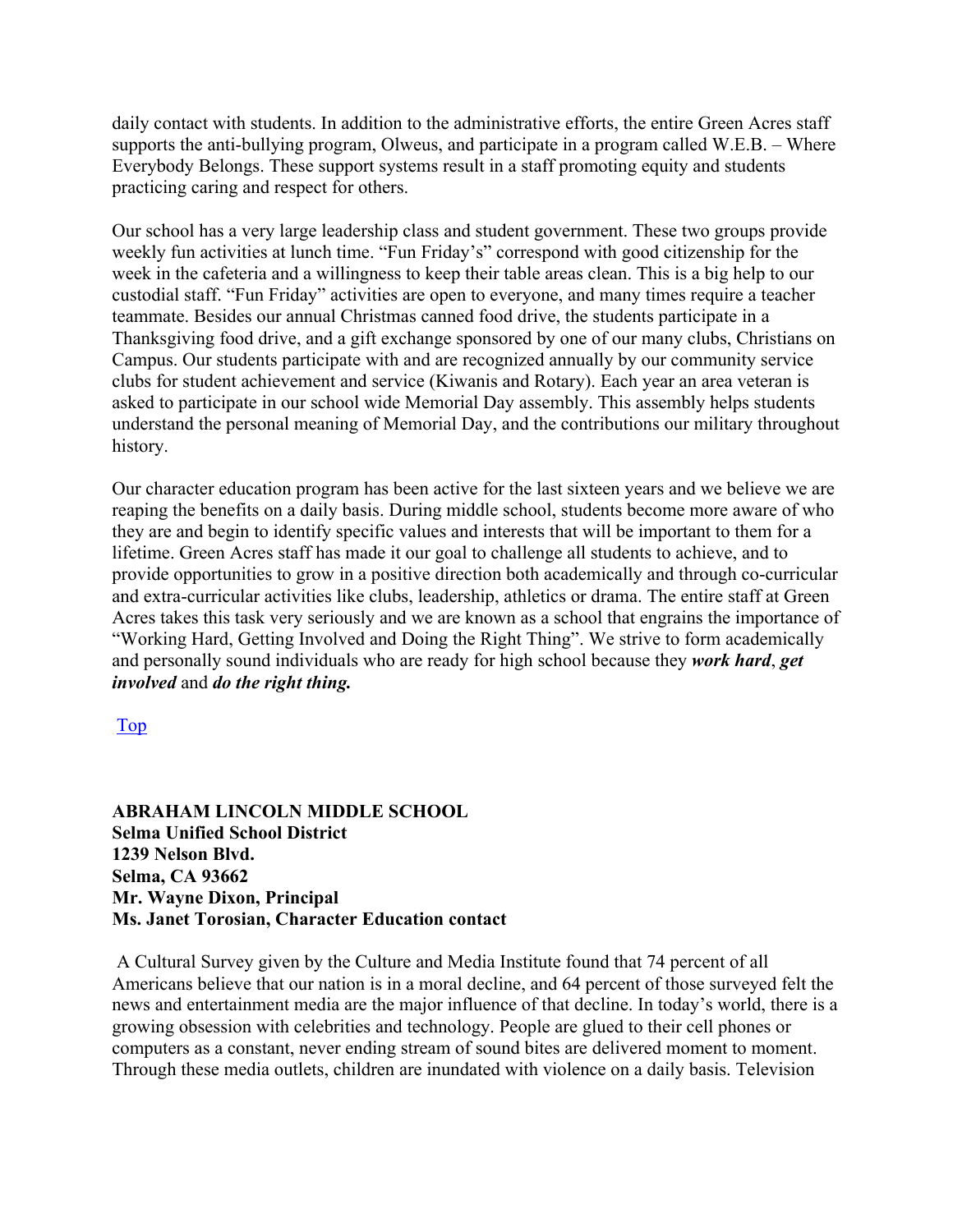shows, movies, and video games are all becoming increasingly more violent, and depict a lifestyle free of consequences.

An article about morals and values in American society reported that today's family compared to the families of the 1950's, spends significantly less time together, the family meal is declining, and modern society does not value the family as it once did. Evening-the time of day when families talk and share their day has been replaced with time spent using media technology. The lack of family time has greatly contributed to the loss of teaching morals and values to one's children.

In 2002, the Report card on Ethics of American Youth conducted a sample study of over 12,000 high school students from all over the United States. The results showed that 74 percent of the students admitted to having cheated on an exam in the past year, 38% of the students admitted that in the last year they had stolen something from a store, and 43% of the students thought that they had to lie to get ahead in life. However, when asked if students believed that it was important to be trustworthy, 95 percent reported it was important (Britzman, 2005).

These statistics are sobering at best and raises the question whether students even know what trustworthy or honesty really means. It is a challenge for parents to instill these values in their children, so they grow up to become moral people with values, ethics, and contributing individuals which provide a positive influence on society.

In these challenging times, it is important that schools partner with parents and provide a Character Education Program, embedded in the curriculum and every day practices within the school site to bridge the gap of what the students might not be receiving at home. Trustworthiness, Respect, Responsibility, Fairness, Caring, and Citizenship are all Character Education traits which come to life when students are challenged and inspired to be positive forces in their society.

Selma Unified School District in support of Abraham Lincoln Middle School (ALMS) recognizes the importance of Character Education. The Character Counts! program has been a part of the school culture and curriculum for many years. The Character Education goals of Abraham Lincoln Middle School are as follows:

(1)All students and staff will be treated with dignity and respect. (2) We will maintain a clean, safe campus at all times. (3) The District and School Vision and Mission statements encompass Character. (4) We will develop and continually improve upon a culture which supports a Professional Learning Community. (5) The Six Pillars of Character (Trustworthiness, Respect, Responsibility, Fairness, Caring, and Citizenship) will be taught daily. (6) Our students will learn the importance of values, ethics, and developing their moral compass to give them the foundation they need to make good decisions in life. (7) Character Education is embedded in the curriculum. (8) Our students will learn to become responsible, productive citizens. (9) Our students will develop and use critical thinking skills to make well-informed decisions, understand consequences, and promote an atmosphere of caring, tolerance, and support of each other. (10) Our students will embrace diversity and encourage positive change. (11) Our students will develop their anger-management skills, learn self-control, and be accountable for their words,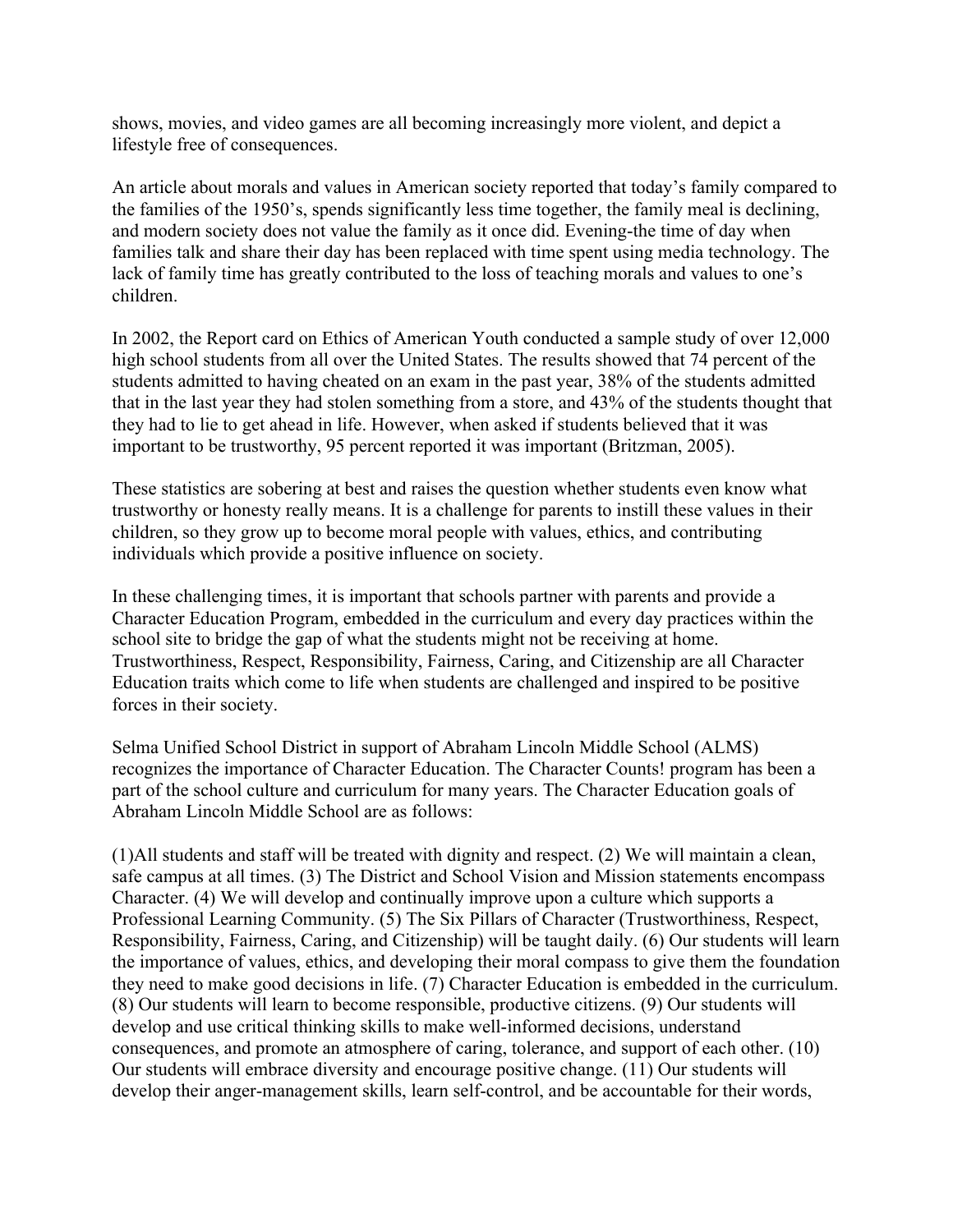actions, and attitudes. (12) Our students will learn the importance of volunteerism and giving back to their community and helping those in need. (13) Our students will understand the importance of an education, work to the best of their abilities, and continually challenge themselves to build character, determination, and a see-it-through attitude.

It is a school-wide teamwork approach which has brought success to ALMS by teaching Character Education daily and reducing incidents which require disciple through fairness, consistency, and a culture of respect. Weekly "plant manager" meetings are held with the administrative team to review the events calendar and discuss any issues or concerns. Teachers work with students within the classroom to promote positive behavior, and modeling the behavior which is expected from their students. Having regular reflection time at staff meetings helps staff work together to brainstorm strategies, support one another, and continue to improve on the school's Character Education goals and celebrate our successes.

Abraham Lincoln Middle School has a commitment to Character Education and reinforces our goals daily. The Eagle Awardawarded to students who are well rounded individuals, categories include – community service, Student of the Month, academic achievement, attendance, participation in student government, sports, etc. Students also participate in thePennies for Patients program where students raise money for the Leukemia & Lymphoma societies. Each year we raise over \$1,200.00 for this charity. Change Bandits is an activity where students raise money for the Children's Miracle Network (Children's Hospitals of California). ALMS hold a Canned Food Drive and students donate non-perishable food items during our canned food drive. All cans are then donated to a local charity, Selma Cares, for distribution right before Christmas in our city.Community Service hours are in addition to the above listed community service projects organized by the Activities Director and the leadership class. The leadership students also put in over 40 hours (individually) of various types of community service as well as helping the elementary schools with their carnivals. The after school program visits the Bethel Home retirement village.

#### Top

**JOHN MUIR MIDDLE SCHOOL Corcoran Joint Unified School District 707 Letts Ave. Corcoran, CA 93212 Mr. Ken Spencer, Principal Mr. Keith Airheart, Vice-Principal**

Character Counts and Anti-Bullying posters are in every room on campus. Teachers and support staff use the programs pillars, vocabulary and philosophy when ever possible. The staff infuses CE into the standards, topics, stories or problems being explored and solved.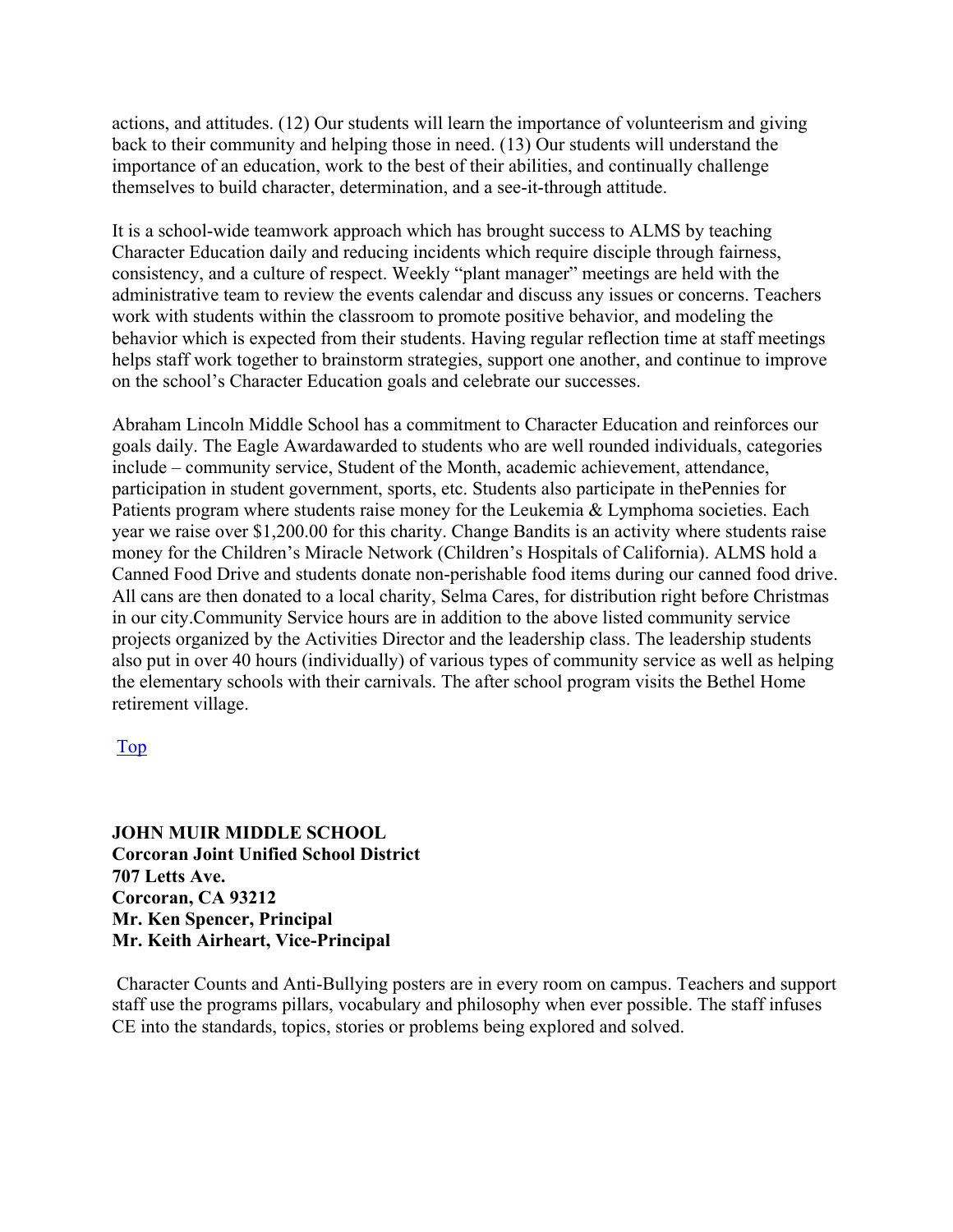We also instill these four beliefs within our students. This is done on a daily basis through morning announcements, notes home, in conversation, etc. These are used to encourage and engage the students in the curriculum at hand.

- 1) We are future high school graduates.
- 2) We are college bound.
- 3) We are life long learners.
- 4) We are kids of character.

We provide the students with many opportunities for moral action in improving their community, school and the way of life for others. On National Entrepreneur Day our students and staff head to down town Corcoran. They clean window fronts, pick up trash and anything else needing to be done. The next week they do the same thing on campus. During our local Cotton Parade and Christmas Parade both students and staff run booths, provide a float and help clean up afterwards. Kids in The Park Day, is fun for all and our students and staff are in every aspect of this event. The students and staff donate money and run the programs in order to raise donations for, March of Dimes, Pennies for Patients, Light the Night Walk and Breast Cancer Awareness Ribbons and Walk. Students write letters to soldiers and veterans throughout the year. An annual Can Food Drive provides food for needy families. Students donate their time at the local hospital.

We are currently working on a clothing drive. Students and parents will be given the first opportunity to select something from the drive if needed and then it will be donated to our Emergency Aid store or Salvation Army. On site the students volunteer as scorekeepers during sporting events. They help set up the field and indoors events, such as sports, tournaments, assemblies and dances. They tutor other students and help the teachers before, during and after school. John Muir students and staff are able to contribute in many ways, to many people.

We hold a Character Counts and Anti-Bullying Assembly every six weeks. Each of our teachers selects a student depending on the pillar for that time. We are always instilling the need of all six pillars in every day life. Our assemblies focus on one pillar every six weeks. The students selected are awarded with a certificate and a prize. They are acknowledged in front of peers, parents and staff.

The teachers at John Muir take turns selecting a student of the week. The "Wildcat Of the Week" otherwise known as our WOW student, is recognized in our daily bulletin. Their picture is displayed in our front office for the rest of that school year. The student is taken to lunch by our principal. The lunch takes place at a local Rotary meeting. The student is presented to the members of Rotary. Our WOW students' pictures are placed in the Corcoran Journal with a description.

We at John Muir Middle School are dedicated to having a culture embedded with the traits of positive character. This school educates primarily students from low social-economic families.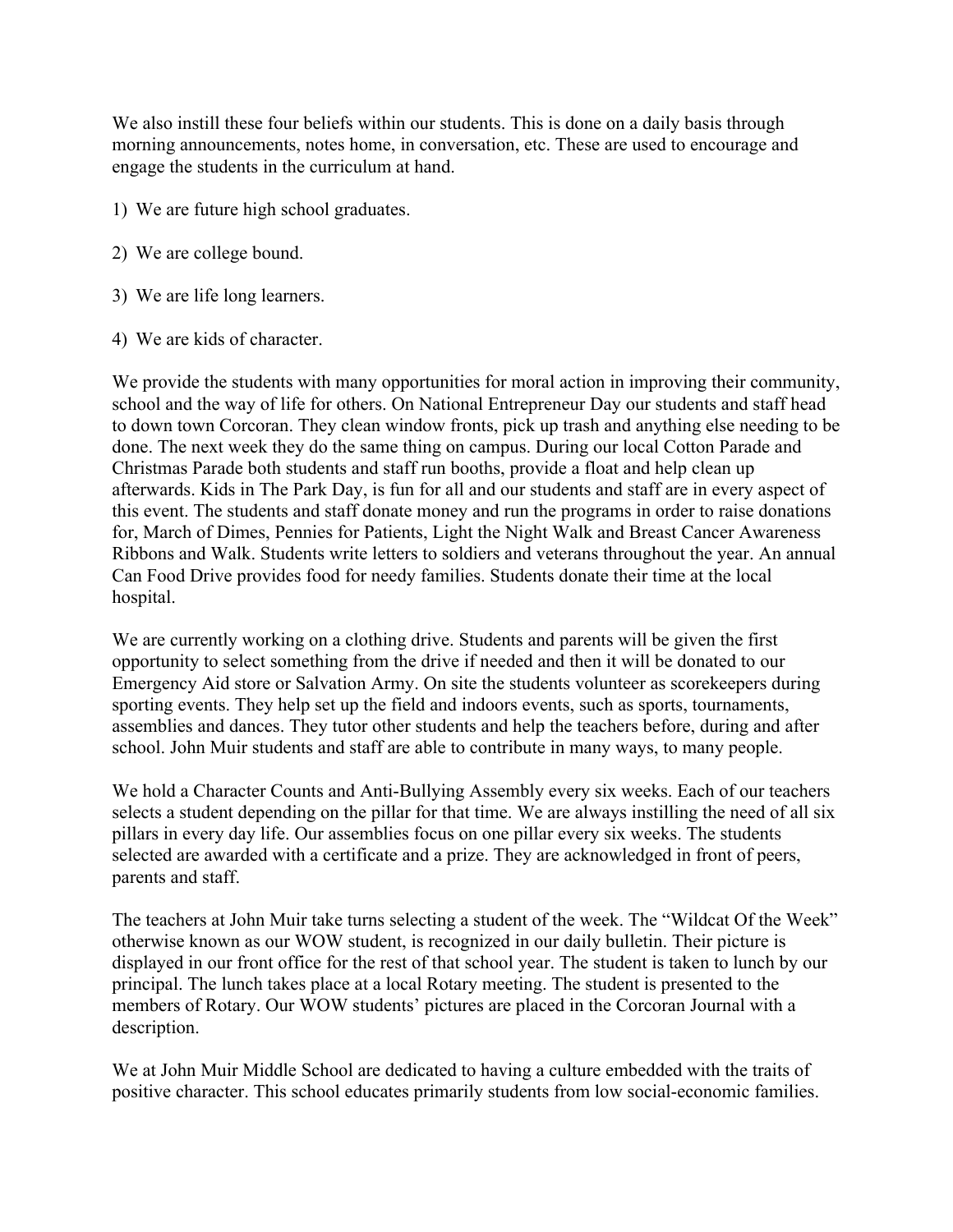There is a prison in our city limits. We have a large number of English language learners. Drug abuse and gangs are enticing our students on a daily basis. There are challenges here at John Muir Middle School.

We held an assembly to introduce and explain the Character Counts and Anti-Bullying Programs. Students were instructed on how to report bullies safely and effectively. Posters were placed in the rooms in order to remind the students and staff on a daily basis that we were not going to tolerate bullying any more. Future assemblies, announcements, etc. will and have been provided. Students that were being bullied and those doing the bullying were both going to get the help that they needed. Those being bullied would be protected and assisted in their needs. Those bullying would be disciplined, counseled and guided toward being a person of positive character. If needed, they would be placed on a probationary or restricted (Bullying) contract. We are making headway, bullies are being discovered and educated in changing their ways.

Top

#### **ALICE G. MULCAHY MIDDLE SCHOOL Tulare City School District 1001 W. Sonora Tulare, CA 93274 Ms. Terri Martindale, Principal**

Mulcahy Middle School is dedicated to strengthening young people through an educational program, the foundation of which is based on a blend of academics and *moral and ethical development.*The school community has embraced the core ethical values of **responsibility, respect, trustworthiness, caring, fairness, and citizenship** for our character education goals. These ethical values are infused on our campus through the **TEAM** strategy. Achieving intended character education goals takes place through the four-step process of **teaching**, **enforcing**, advocating and modeling. Mulcahy is currently in its 14<sup>th</sup> year of the CHARACTER COUNTS! Program with continued support provided by the Tulare County Office of Education, CHARACTER COUNTS! Office.

The **teaching** of character development begins prior to the first day of school where members of the school community including parents, students and the staff participate in an orientation assembly. School policies, student behaviors, and responsibilities are discussed. In addition, all students participate in Advisory held once a month. The major goals of our advisory program are to enhance student –teacher relationships, develop interpersonal skills, discuss school related issues, build group cohesiveness and school spirit, foster affective growth and development, and present positive adult role models. **Enforcing** core ethical values can be found throughout the campus in the form of a variety of visuals. Posters are displayed in every classroom depicting the Six Pillars of Character with descriptive phrases reinforcing behaviors. All rooms display signage that further supports strong ethical development through the "Big Three" (Proud, Tough, Determined) and The "Fantastic Four" (Dignity, Class, Poise, and Respect). **Advocating** for the character development of our students and informing the school community about the superior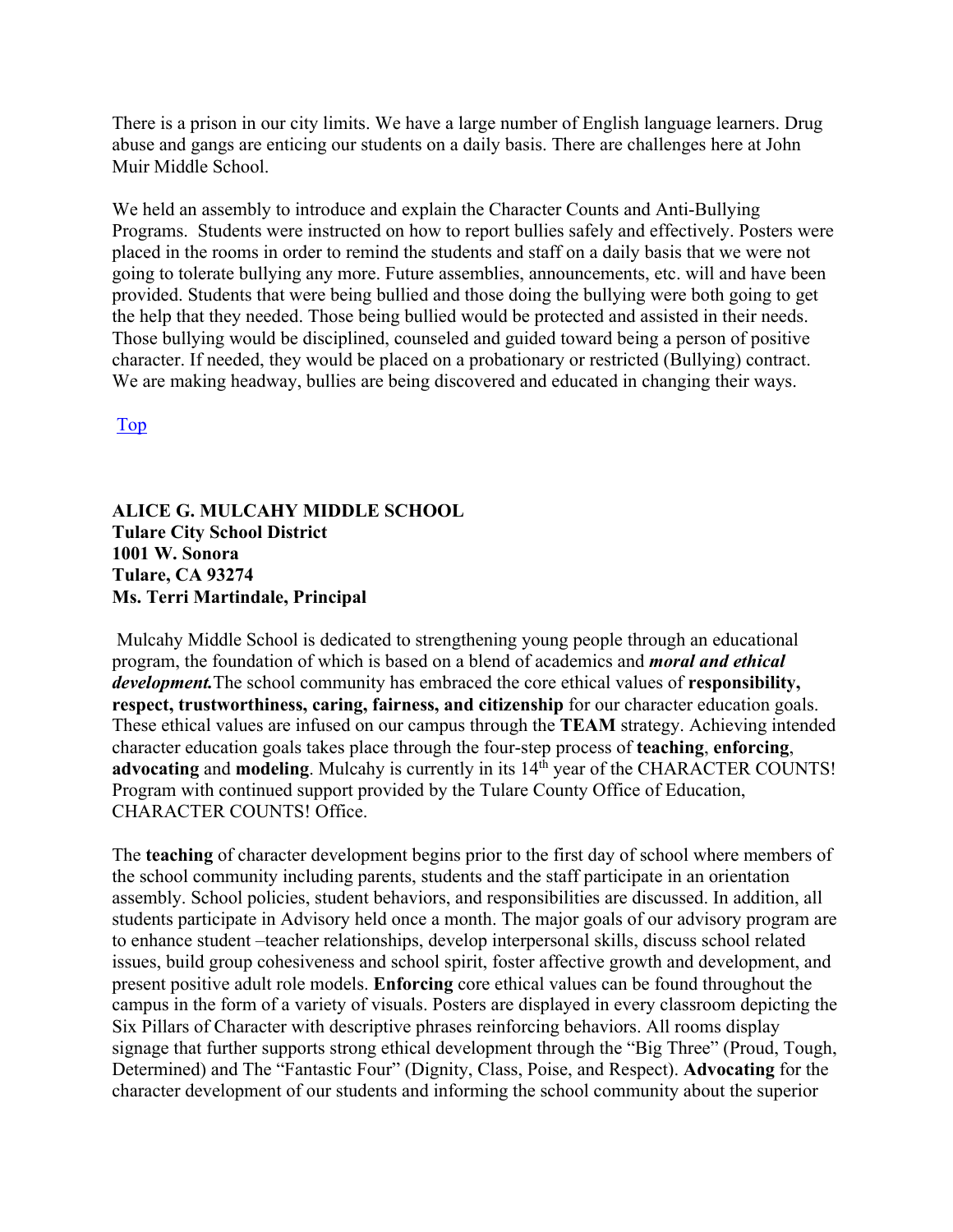work being accomplished takes place through positive school-community activities, which occur each trimester. Activities include: Academic Awards, and Athletic Award. Additional annual activities include College Awareness Week, College: Making It Happen Night, and Cool Night. We believe however, the most powerful method in which to foster the true meaning of the Pillars is to provide students with the opportunity to observe and **model** ethical behavior on a daily basis. Our teacher-based, advisor/advisee program, has allowed for students and staff to develop a stronger relationship with each other. Teachers have become mentors and, as such, powerful models of strong ethical behavior.

Teachers are encouraged to integrate the CHARACTER COUNTS! philosophy into their lessons and **teaching** to further encourage and promote the progression of ethical decision-making. In addition to classroom instruction, we take advantage of every opportunity to recognize and **enforce** the behaviors of students that are consistent with the pillars of character.

Students actively participate in a number of valuable community service projects designed to promote social development while fostering the principles of character development and strengthening community partnerships. Since 1994, Mulcahy has become a major contributor to Children's Hospital of Central California, having sold over 50,000 special edition "Kid's Day" newspapers.

Mulcahy students routinely *volunteer to participate in civic service activities* and make charitable contributions. Students and staff work together organizing and collecting food items to be donated to local aid agencies. Students also participate in "bell-ringing" for the Salvation Army during the Christmas season. Staff and students are proud of the fact that Mulcahy has been recognized as the top K-8 school participant in "bell-ringing" city-wide for the past seven years. Mulcahy's student council is also collecting and donating pop-tops for the Ronald McDonald house.

The hallmarks of hard work, honesty, and community service the Mulcahy family emphasized will be put into practice for the grand opening of the new Mulcahy Park. This is truly a signature project this year for Mulcahy. The project will be developed and facilitated *by our students* utilizing their community service goals towards extraordinary citizenship. The project is focused on celebrating the new park, as well as, educating the local neighborhood on the importance of taking care of the park and making it a safe place for families.

Character development continues to be the cornerstone of the educational philosophy of Mulcahy Middle School. Our staff teaches, enforces, advocates and models character education daily for our students. Whether it is a topic on our staff meeting agenda, classroom lesson or student recognition we seek to maintain an environment that fosters freedom of expression, a strong sense of belonging, and a sense of ownership in maintaining a safe school.

Top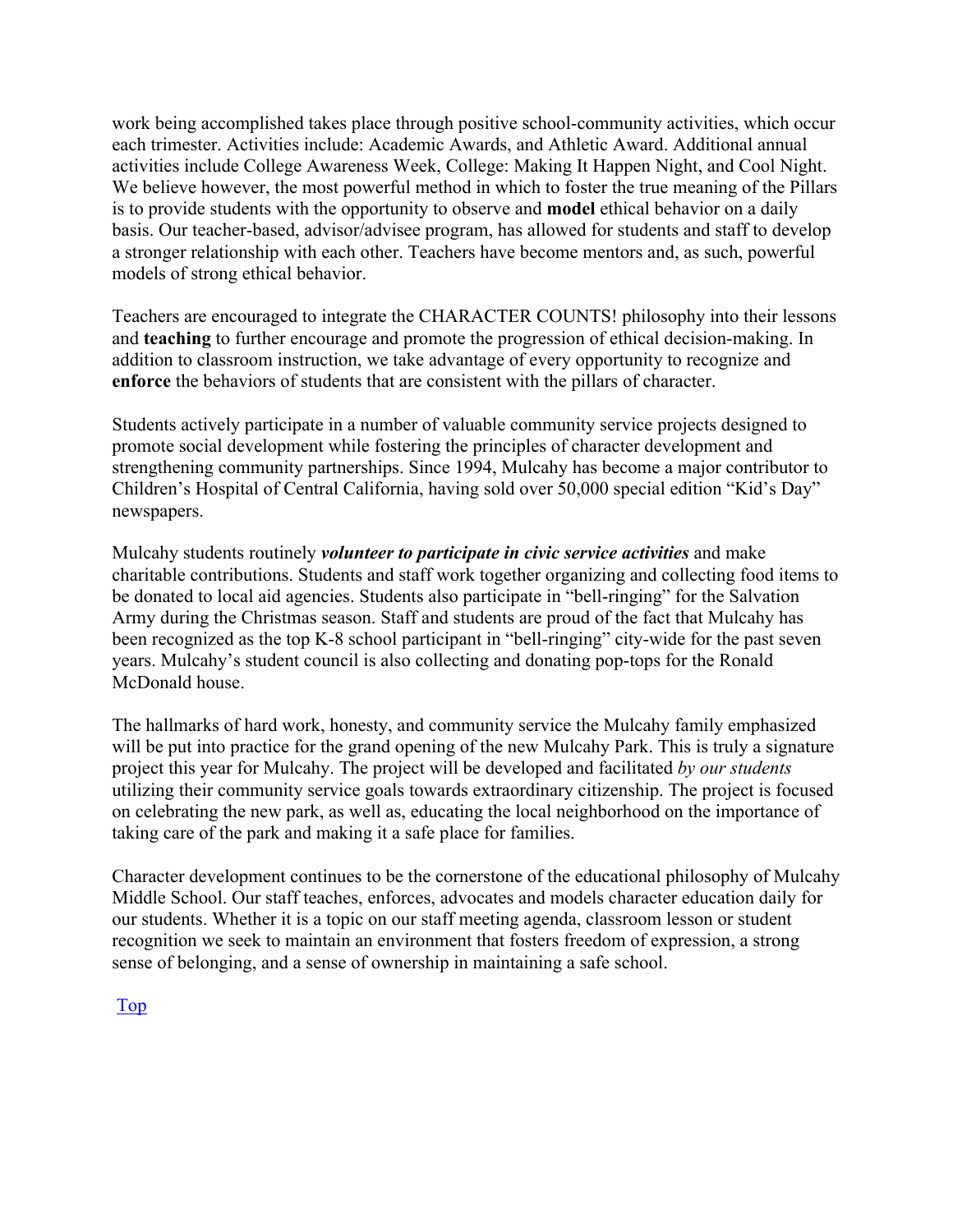#### **SCANDINAVIAN MIDDLE SCHOOL Fresno Unified School District 3216 N. Sierra Vista Fresno, CA 93726 Ms. Julie Goorabian-Ellis, Principal Ms. Sara Bauer, Character Education Coordinator**

The mission of Scandinavian Middle School is to prepare ALL students socially, emotionally, and academically to be College and Career Ready Graduates. We are committed to the Fresno Unified District Goals: all students will excel in reading, writing, and math; all students will engage in arts, activities, and athletics; all students will demonstrate the character and competencies for workplace success; and all students will stay in school on target to graduate. As a 2009 and 2011 Virtues and Character Award recipient, Scandinavian Middle School is cognizant of ethical values and strives to promote the six character pillars.

As a school site, we recognize that it is critical in America's public schools to ensure that all students become equipped with the academic and social skills to become contributing members of our community and society. These concepts are a constant, embedded in our school culture.

In 2007 Scandinavian Middle School opened our doors to incoming  $7<sup>th</sup>$  grade students with the *WEB (Where Everyone Belongs) Program* for the first time in FUSD. On the opening day of school each year 60-80 eighth grade student WEB Leaders facilitate a half-day retreat and take charge with all activities for 7<sup>th</sup> grade students that culminates with a Rally and BBQ. WEB makes the transition to middle school a very positive experience for our incoming  $7<sup>th</sup>$  grade students. WEB Leaders are charged with planning and facilitating lunch time activities, school/community cultural events and traditions. WEB Leaders also follow up monthly with their group of  $7<sup>th</sup>$  grade "mentee" students to build relationships, model core ethical values, and promote good decision making skills with their peers.

The Peer Mediation Program has emerged as a focal point in providing a secure and caring environment for students at Scandinavian Middle School. Students involved in a dispute agree to sit down with trained student peer mediators and work through the process of reconciliation, in a systematic, calm matter. During the 2010-2011 school year, there were forty-one successful mediations. Through the high level of mediation skills, students learn many core values, such as being considerate of others, using self control, being tolerant of differences, and forgiving others. With daily access to peer mediation, students are choosing to find resolution to their relationship difficulties through the help of their peers. They learn specific skills that can be used as they face future challenges, thus promoting opportunity for independent problem solving throughout the campus.

The goals of the Million Word Readers Club are to read one million words and to encourage students to read. All students are invited to join the Million Word Club and students may check out books before school, during lunch, after school and when they come in with their ELA class. Motivation to join comes from the school-wide recognition when names are read during morning announcements, emails are sent to notify staff, pictures are posted in the library on the Million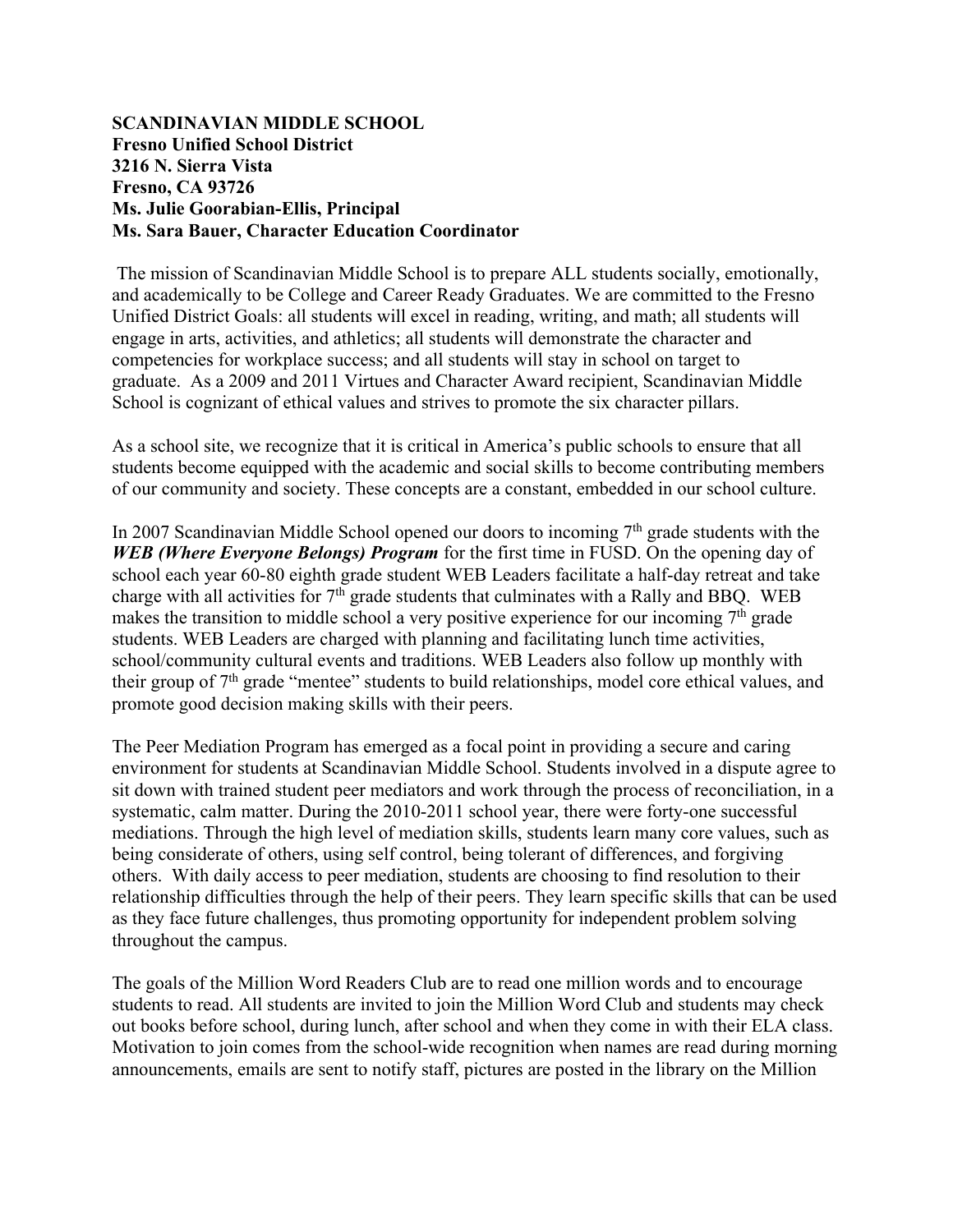Word Club wall, and students who meet their quarterly reading goals are recognized with certificates and pizza.

The Scandinavian Middle School sports program follows the concept of TEAM (Together Everyone Achieves More). The coaches are dedicated to facilitating the development of mind, body, and spirit for all student athletes who pass through the Warrior Sports Program. Students are encouraged to become involved from the moment they are escorted around campus as sixth graders. They quickly feel the enthusiasm and pride that is generated by the coaches, student athletes and the entire Scandinavian staff. Through their athletic experience, students gain valuable lessons, which build their character. They also come to understand that perseverance, self-discipline and accepting responsibility are essential for success.

Advancement Via Independent Determination (AVID) was designed for implementation at the middle school level to support students who have the potential to attend college. The AVID program reinforces the six pillars of character through direct instruction, group interaction, and extension activities. Scandinavian Middle School has been recognized in the top two middle schools across the entire Fresno Unified School District. The program has now earned the status of being a certified AVID Program.

Six years ago Scandinavian Middle School had approximately seven teachers and three administrators who had been trained at an AVID Summer Institute. Currently, eighteen teachers and three administrators have attended at least one AVID Summer Institute. Using this knowledge and experience as a base, AVID strategies are implemented in all content area classes

At the end of the 2011-12 school year, Scandinavian Middle School was selected (the only middle school in FUSD) to receive services from the program called "Just for Kidz". "Just 4 Kidz, Inc." is a community resource that provides support in a variety of mental and behavioral health venues. On our school campus, "Just 4 Kidz" counselors deliver curriculum and provide ongoing support to students who have been referred by school staff. Students may be referred for different reasons, but the primary focus of the J4K program is the support of students and families who experiencing stressors related to substance abuse, domestic violence, single-parent homes, living in poverty and family separation due to incarceration.

Over the past five years since the WEB program was established, we have continued to expand and provide new opportunities for students. An event the students have become a part of is the Hinds Hospice Angel Babies Run. WEB students were able to reach out to those who have experienced the loss of their child.

We have expanded the WEB program by adding Afterschool Leadership Meetings. Students can access critical concepts and ideas that stretch themselves as people. Students have opportunities to make personal challenges each week and they are expected to rise to the challenge.

As a 2009 and 2011 Virtues and Character Award recipient, Scandinavian Middle School continues to develop and implement new programs with the pillars of character woven throughout. We strive every year to offer new and expanded opportunities for our students. Our students in WEB, Interact Club and Student Council continue sponsoring and organizing new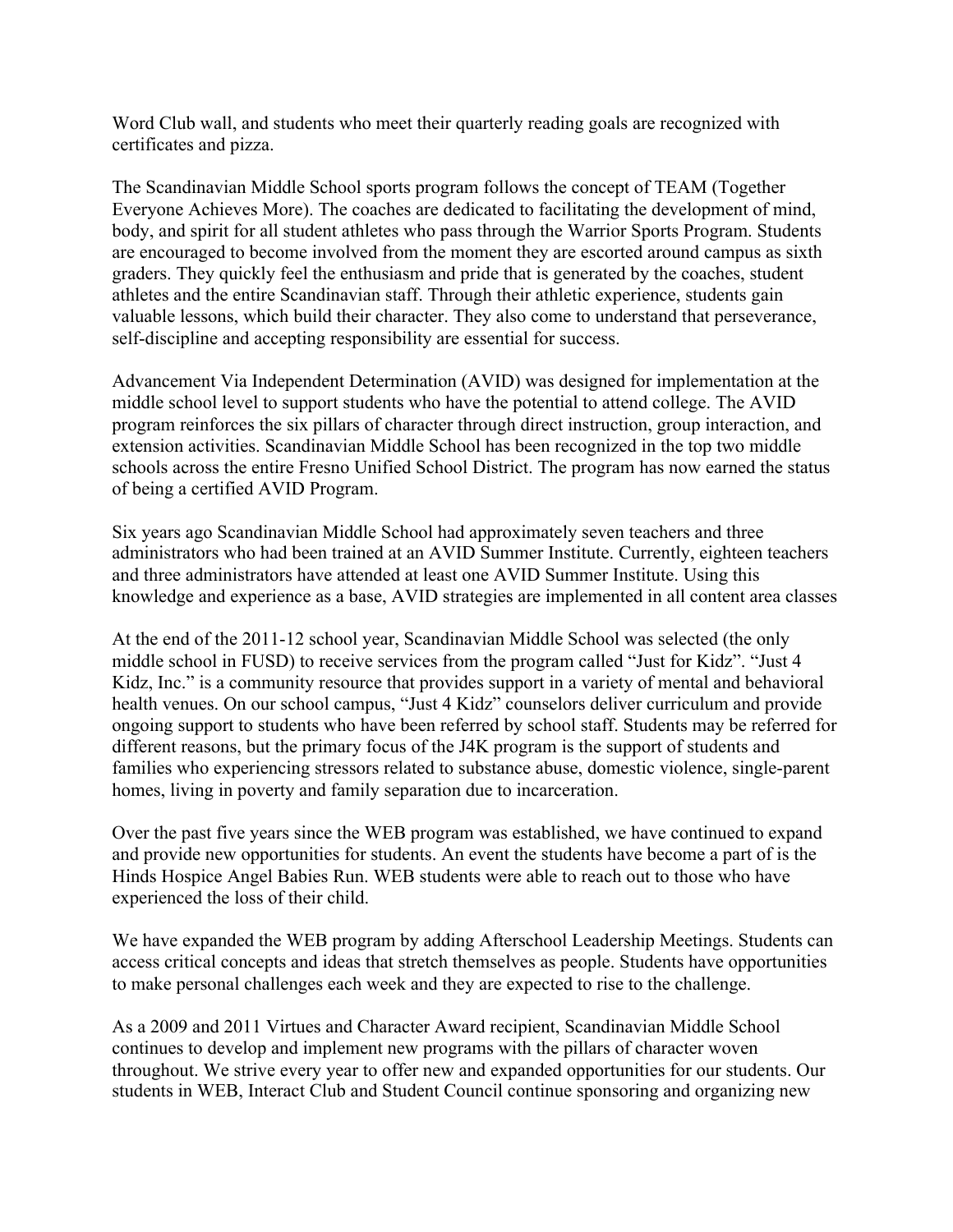events such as Angel Babies Run for Hinds Hospice, Pennies for Leukemia, and Cancer Research Awareness. Life experience field trips that have positively affected students' character include Scout Island and Wonder Valley.

The mission of Scandinavian Middle School is to prepare ALL students socially, emotionally, and academically to be College and Career Ready Graduates. Scandinavian Middle School staff and students accept the challenge every day to make our campus safe, secure, and tranquil. We will continue on this mission because we have made the pledge to our students and to ourselves.

Top

#### **SEQUOIA MIDDLE SCHOOL Fresno Unified School District 4050 E. Hamilton Fresno, CA 93702 Mr. Matt Ward, Principal Ms. Nancy Witherow, Character Education Coordinator**

Every day counts at Sequoia Middle School. Every administrator, teacher, office staff, custodian, cook, parent volunteer, and student contributes and advances the character of our campus. Sequoia has worked diligently over the years to develop an intensive, well-rounded character education program. Our Peer Mediation Program's foundation is student empowerment and connects Trustworthiness, Responsibility, Fairness, Respect, Caring and Citizenship. It is the goal of our Peer Mediation Program to provide our students with tools to solve their own conflicts. Our program involves twenty to thirty students trained as mediators who also serve as role models to all Lumberjacks on how to embody the Pillars of Character. Peer Mediators participate and star in videos shown throughout the school during advisory on Sequoia's Anti-Bullying program. Disputants gain practice in demonstrating Respect and Caring for themselves and others. The program has been very successful and Sequoia is proud to have completed the most mediations in Fresno Unified as well as being a demonstration and training school for others interested in starting or improving their Peer Mediation program. We are proud that this program has contributed so much to our school climate, safety, and connectedness among Sequoia students.

Sequoia's Young Men's Alliance Program strives to teach students the characters and virtues needed to be the most successful in middle school, high school, college and in their chosen careers. Currently, eighteen young men have accepted the challenge of the Young Men's Alliance. Academically, the class focuses on learning strategies such as note taking, graphic organizers, reading comprehension, writing skills, and test taking strategies. As students learn to use these strategies more effectively, they begin to take more Responsibility for their own learning. Behaviorally, YMA incorporates a peer counseling and mentoring component. These components address skill building in communication, problem solving and decision making.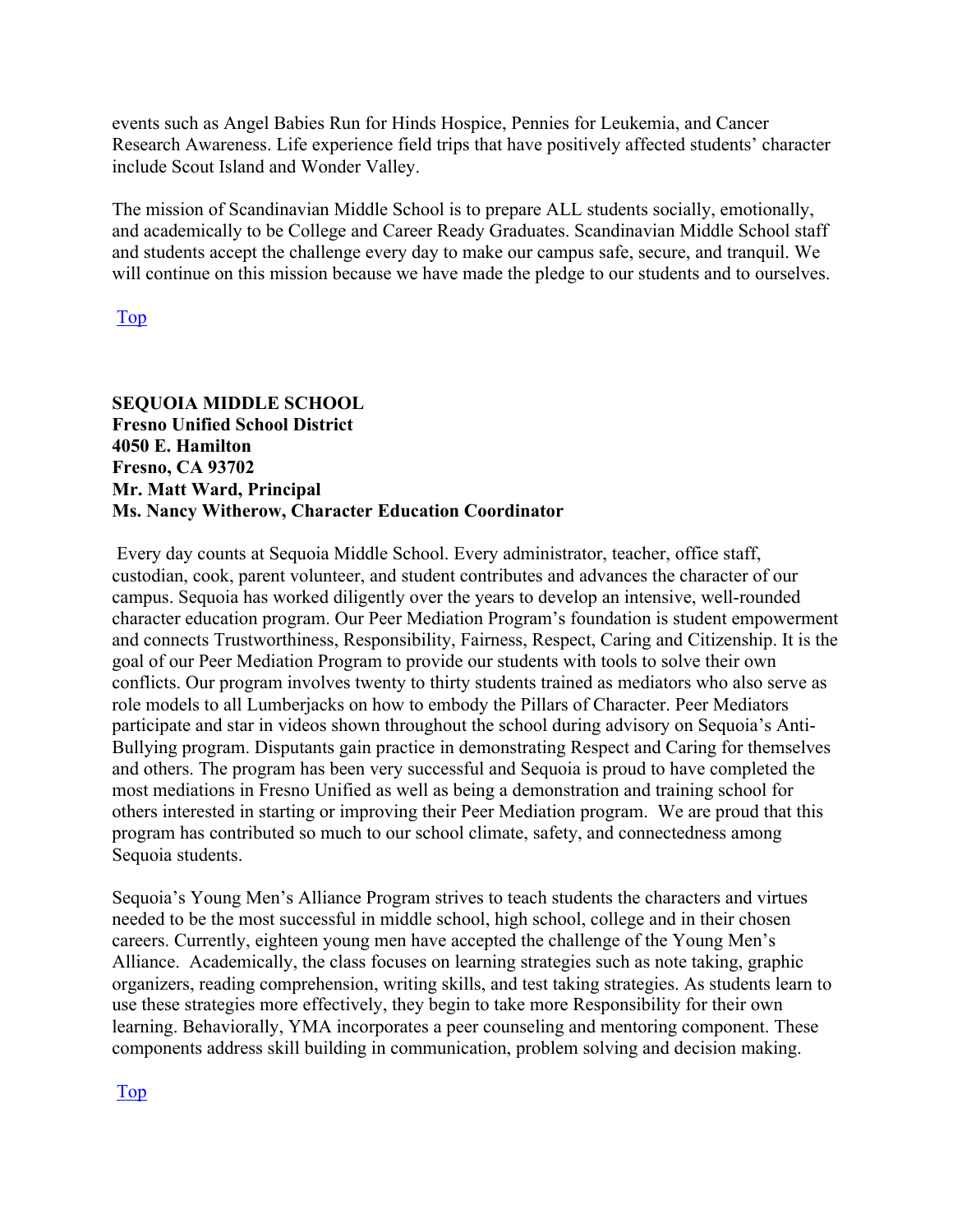#### **JOHN SUTTER MIDDLE SCHOOL Fowler Unified School District 701 E. Walter Ave. Fowler, CA 93625 Mr. Gary Geringer, Principal Ms. Trisha Hirschkorn, Character Education Coordinator**

The staff of Fowler Unified, including the staff at Sutter Middle School, feel that the character development of our students is essential to their success, the success of our community and our society. It is important that we play an essential role in this development as we are often the strongest support system our students encounter.

Character Education goals are developed from various sources at Sutter. The goals are often guided by the district goals created by the district Character Education Committee. Character education goals are also created by the staff at Sutter as it is a top priority at our site. Discussions may be prompted by looking at discipline data or simply noticing changes in behaviors or expectations that we feel need greater focus. These goals are recommended by teachers or site leadership and discussed at staff meetings. One goal this year was to strengthen our "Student of the Month" program. Although we had this recognition of students in the past, a teacher proposed that we recognize more students and include all staff members in the process, not only teachers. Therefore, we now distribute a certificate to each staff member on campus, teachers, maintenance personnel, library technician, cafeteria staff, office staff, and site leadership. Each staff member chooses a student that they feel exemplifies the character trait for the month and writes specifically why they chose that student.

In the revision of this program we felt it was crucial for the students who were nominated to hear why they were nominated so that they could recognize and repeat this behavior. We realized that although we have always emphasized the character standards, students may not really grasp what those standards look like, sound like, etc. We have seen a great impact in not only the number of students being recognized for their character but also involvement of staff members in the process which encourages everyone on campus! We want each student to find the intrinsic motivation to serve others and their community. However, we recognize that often we must encourage and provide that opportunity in order for students to understand the importance and impact of serving others. These opportunities are provided in various ways through grade level and After School Program projects.

One example is our 6th Grade Math Class's pajama project that challenged the school to collect pajamas for the Craycroft Center. The teacher then utilized the collection to teach and demonstrate percentages. The 8th Grade Language Arts Department when they read *The Treasure of Lemon Brown*, a story about a homeless man. After reading the story they collected items to donate to the Poverello House. In both cases select students were chosen to deliver the items so that they could experience the reality of their efforts.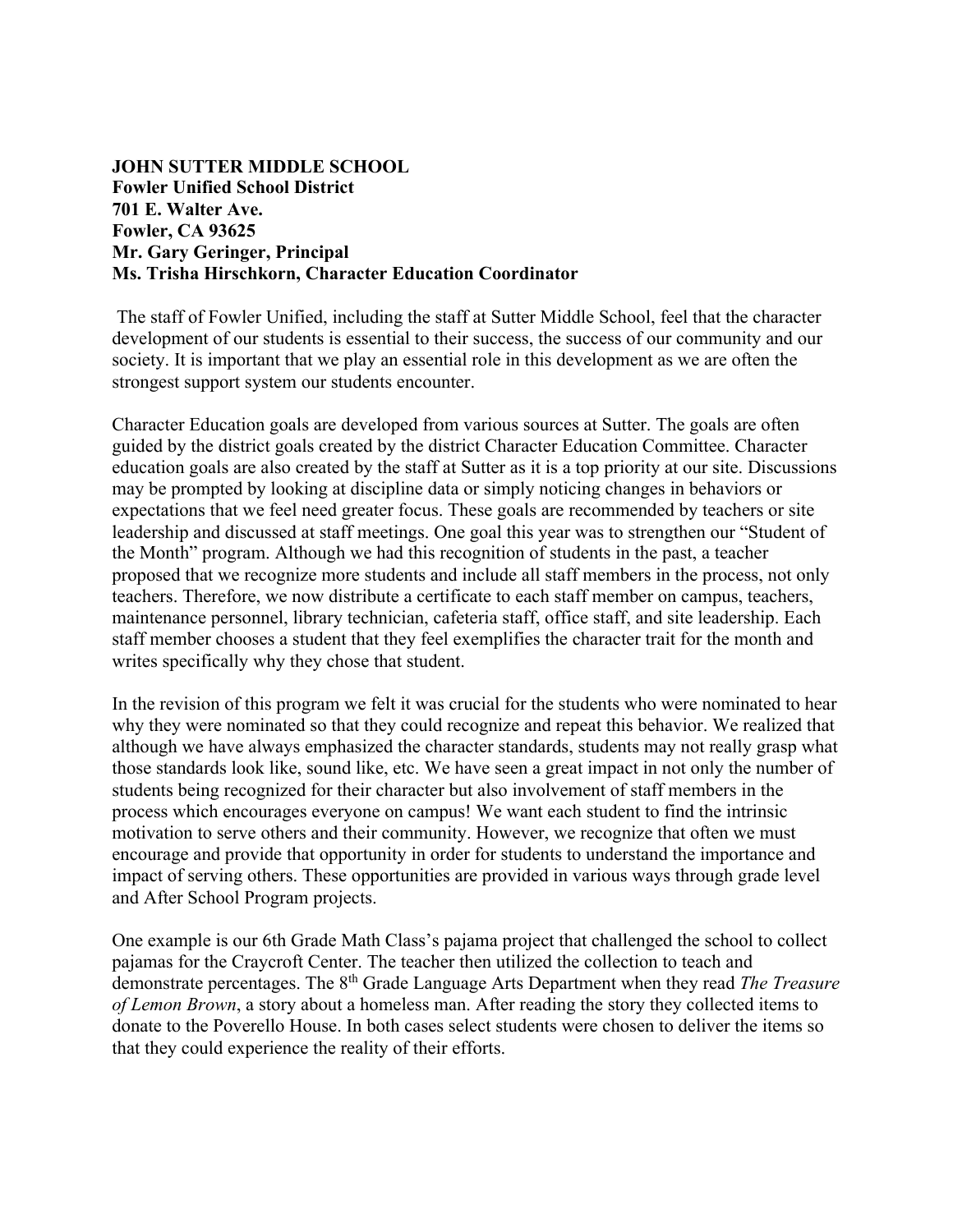We also have teachers working cross-curricular to develop service projects. Currently, the Leadership Class and Special Day Class are working together to collect poptabs for the Ronald McDonald House. The Leadership Class also created a bookmark for breast cancer awareness which they provide for each student and staff member on campus each year during our breast cancer awareness week.

A clean, secure learning environment is evident when you enter Sutter's campus. This is achieved by the modeling of our staff, especially our principal! When your site leader is the first one to pick up any trash or clean up anything that he sees may need attention, it sends a clear message as to the expectation on our campus. Leading by example and modeling the behavior is a powerful tool. From maintenance and cafeteria staff, to classroom aides and teachers, to office staff and administration, everyone works to communicate and have meaningful conversations with our students. We want all students to make connections on campus and know that we are here to support them.

The staff on our campus promote and model the character traits and behaviors daily by treating each other and their students with respect, caring, and fairness. We have transitioned as a team into celebrating our successes and the successes of our students. The entire Sutter staff promotes these behaviors by their expectations in the classrooms, in the cafeteria, office and throughout campus. The values and expectations are also supported by communicating with parents regarding positive feedback as well as concerns. Creating a team with the parents of our students is very important at Sutter. Last year we developed a PTO to further strengthen the relationship with parents. The Sutter staff often spends time outside of school hours, on weekends and evenings, supporting our students in their activities and helping them organize and supervise service projects.

Sutter makes it a priority for our students to contribute to the community in meaningful ways by making it a promotion requirement for 8th grade students to complete 5 hours of community service. We also participate in the Presidential Service Awards program where students at all grade levels are recognized at an awards ceremony at the end of the year and 8th graders are additionally recognized at the promotion ceremony for their efforts to complete multiple hours of community service.

Overall, through our discussions about values and character education at Sutter, we recognized that we intentionally do a wide variety of activities that promote and encourage our character expectations. Some of these things are well planned events, but what impacts our students the most are the day to day happenings that we address in what we call "The Wildcat Way". Students are also reminded daily to "Stride with Wildcat Pride". These mottos and their meaning are embedded in Sutter students. It is the constant striving to infuse the importance of service to others which develops character in our students. This together with the district's guiding principles, the "Fowler Big 10" character pillars fuels our character education efforts.

Top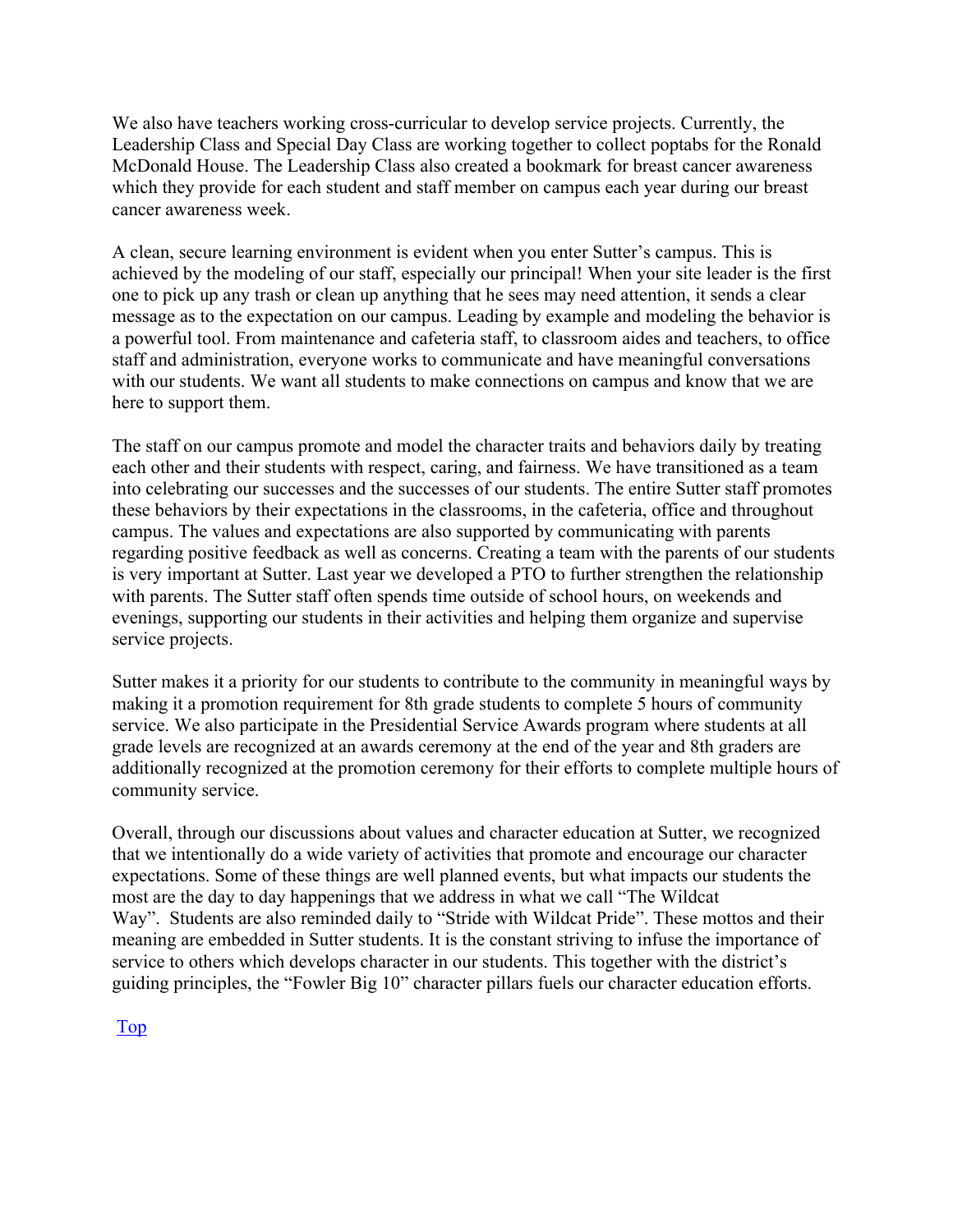#### **TEHIPITE MIDDLE SCHOOL Fresno Unified School District 630 N. Augusta St. Fresno, CA 93701 Ms. Yvonne Zysling, Principal**

America's noble experiment…universal education for all citizens…is a cornerstone of our democracy. Idealized, criticized, and re-invented many times over, public education continues to play a critical role in how we see our nation and our future.

Despite the evolution of the public school system, parents of all socioeconomic levels and ethnicities continue to place a high value on education and hold onto the American dream, the goal and hope of providing for their children and offering them a life that exceeds the current reality of the parent. Integral to education in the twenty-first century is the teaching of **"good manners",** or as we know it today, **"Character Education"**. The teaching of virtues and character and the work of enhancing moral thinking and the positive behavior of students must be a priority on the public school campus. Tehipite Middle School is dedicated to involving students in worthwhile school activities, allowing students to test themselves and their belief system. Tehipite Middle School teachers believe that an articulated, intentional, and proactive system of character education and the teaching of character expectations will ultimately lead to fewer discipline problems, less student to student conflict, and more productive interactions between students and between students and teachers.

Tehipite Middle School utilizes the vehicle of the Tehipite Civility Committee (TCC) to work proactively to assist students in making the transition from elementary school into grades 7 and 8. The TCC is made up of teachers, the Campus Culture Director, and administrative staff. The TCC and other members of the teaching staff have attended trainings by Dr. Randy Sprick, specific to *Disciplinein the Secondary Classroom* and all teachers have been trained in the *Olweus Bullying Prevention* curriculum.The TCC meets monthly to plan events, examine and review school systems, and coordinate responsibilities. The goal of the TCC is to promote a positive cultural environment in all aspects of school life. The TCC and the school Leadership class support the character education goals that have been established for Tehipite Middle School.

The academic content areas and elective areas are the ideal setting for students to learn the intrinsic curriculum necessary to become positive members of Tehipite Middle School and ultimately the global society. Some examples of lessons that incorporate core values include:

- The Social Science Department organizes a school-wide Veteran's Day Assembly to honor our country's veterans;
- Mock elections and political debates in Social Studies classes familiarize students with the democratic process; student body elections & campaigns done via Social Studies class
- Science teachers emphasize integrity within the scientific process and the responsibility to perform accurate research; also teach the students to respect the research and findings of ALL scientists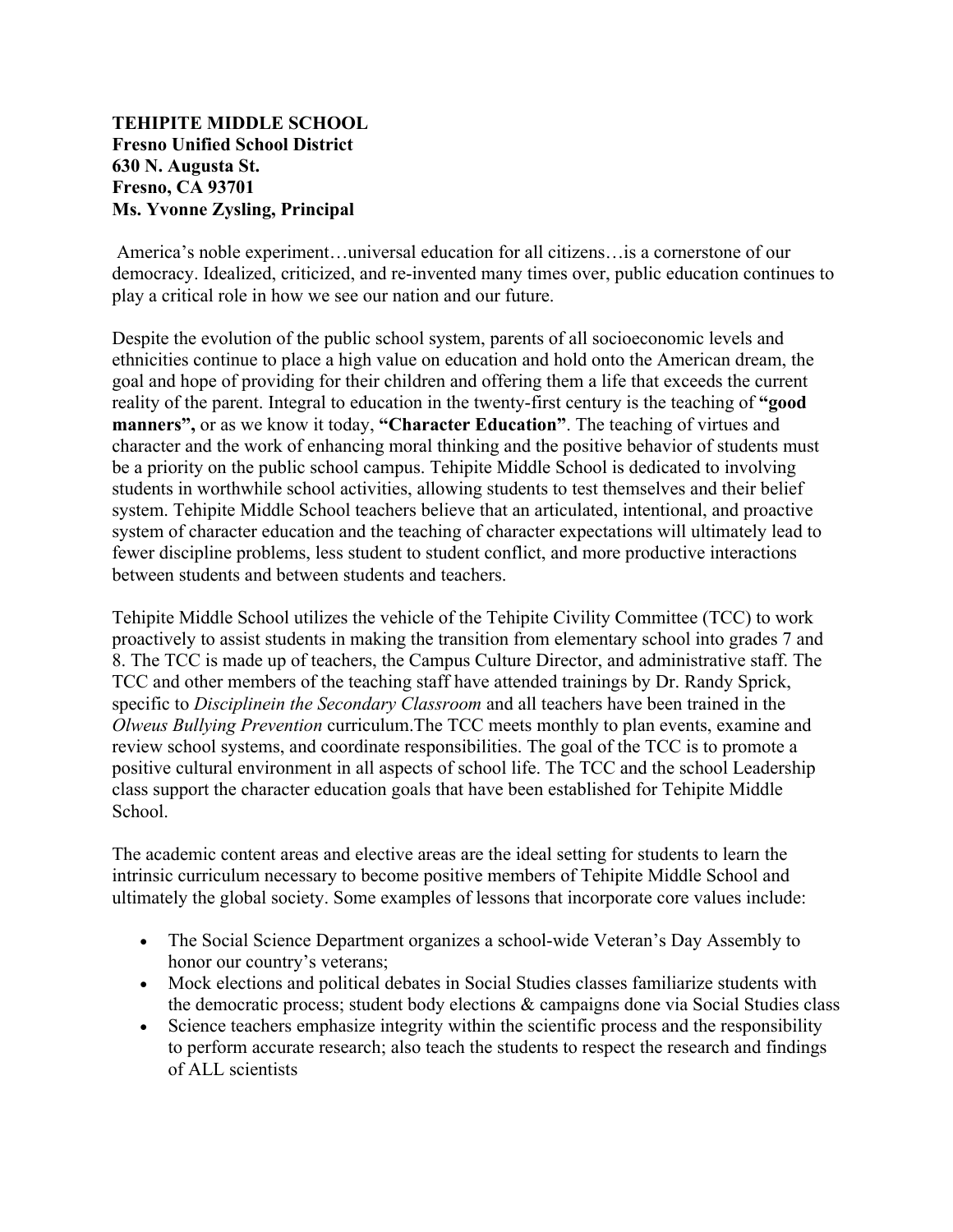• A.V.I.D. (Advancement Via Individual Determination) students plant a community garden each season to learn about the different foods that are a part of the diverse student population; the garden harvest benefits the Tehipite community;

• English teachers use literary selections and writing assignments to support moral decision making and character analysis; analysis of multiple text, novels, and short stories include character studies and the assessment of ethical choices that impact the theme.

• The Leadership class promotes the character traits with quotes and explanations for daily bulletin announcements; they organize Friday activities for students of all capabilities;

• Quarterly "Expectation Assemblies" are conducted each quarter to review and affirm the systems we have in place; this event is positive and supports the goal of a safe and secure campus.

Tehipite's diverse and socioeconomically challenged student population requires teachers and staff to focus on building relationships with their students. As a staff, we have spent time sharing our "why"…why we became educators. Each persons 'why' is at the core of what drives them each day.

Tehipite teachers promote and model **fairness, caring,** and **respect** in the following ways:

- Build meaningful relationships and rapport with students and their families
- Lead a thirty minute 'Class Meeting' weekly using the '*Class Meetings that Matter'*  curriculum
- Acknowledge the needs of the students and their families and assist students and families outside of classroom time with social-emotional issues
- Give each student the time and attention required to learn
- Identify student weaknesses and re-teach for mastery of a concept; allow students to succeed academically in a variety of ways
- Treat all students with patience and understanding; utilize the CHAMP's structure
- Listen to students with peer conflicts and serve as a mediator to defuse student conflicts; refer students to Peer Mediation or to the Restorative Justice/Peacemaking process, as needed
- Acknowledge and validate the cultures, religions, and languages of ALL students
- Celebrate student progress on a daily basis throughout the entire school year
- Create CCSS's lessons that reflect the lives and experiences of the students and their families

Tehipite Middle School makes it a priority to engage students in service learning through a variety of volunteer, after-school and during-school related events. Opportunities include, but are not limited to:

- Leadership students serve food at breakfast and lunch in the school cafeteria on a daily basis
- Campus beautification by the Functional Skills Class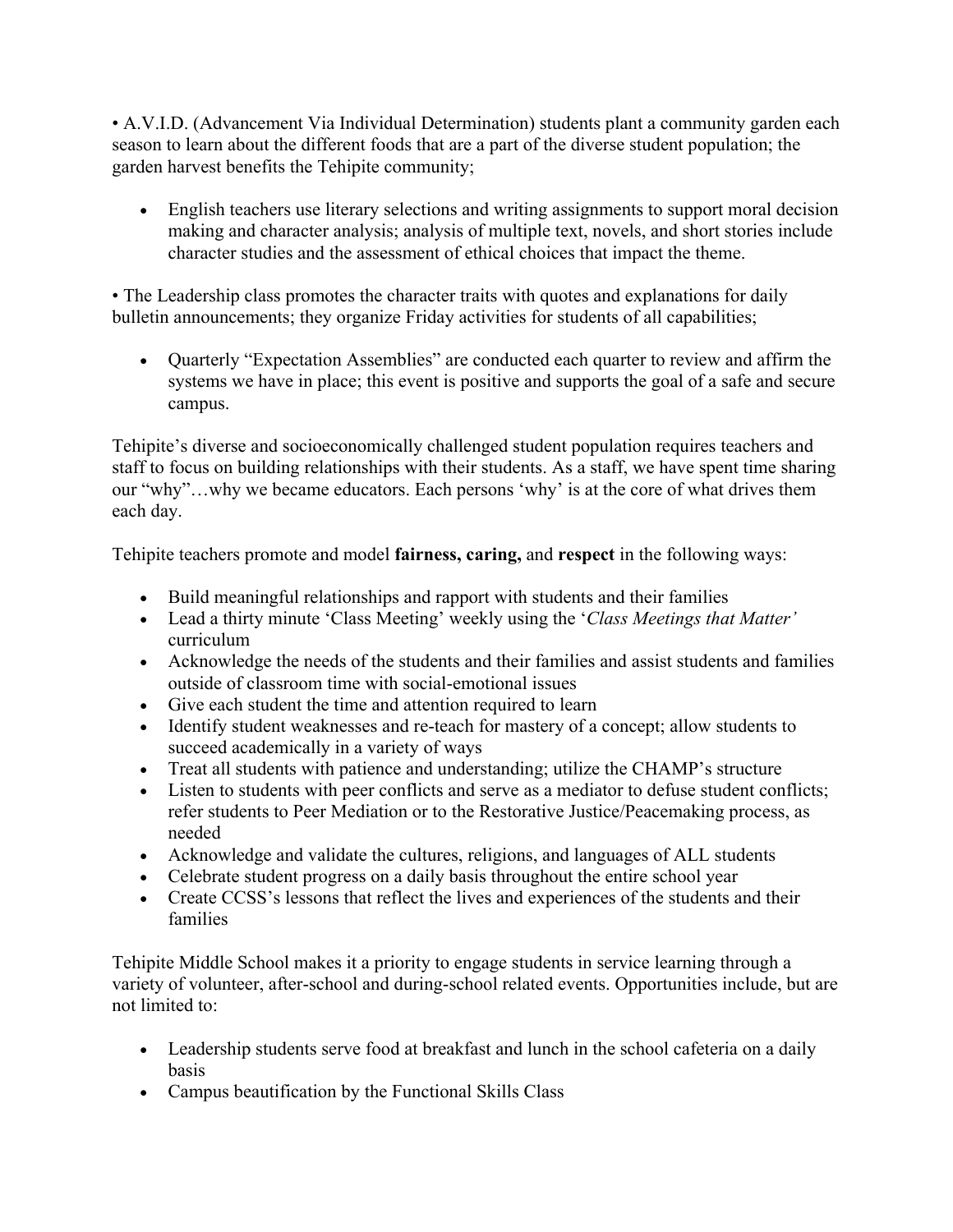- Steve's Scholars meet the requirement of school/community service each semester
- Intramural activities offered Monday through Thursday during lunch
- Leadership students complete a minimum of 50 volunteer hours per year
- Students do event set-up and clean-up for campus and community events during the school day and after school
- Students plan, implement, and participate in Friday activities that are held weekly
- Students participate in monthly student council meetings, special events, monthly School Site Council meetings, and spirit rallies and dances that are held each quarter

The middle school years are challenging for every student. Peer pressure is always present! Middle school students are experiencing many changes, physically, socially, and emotionally. Students are out of their comfort zone when we involve them in class meetings and character building activities. Teachers must skillfully lead the class as students consider participating… "Is this the cool thing to do"? "Will others think I'm a nerd for participating"? It requires courage and risk-taking for our students to participate in the "real life" experiences that are essential to equip them with 21<sup>st</sup> Century Skills. It is the role of our teachers and staff to institutionalize character development practices that allow students to safely participate – we must continue to hold character development as a PRIORITY on our campus and in the development of our students.

The signature program that has been implemented this school year is the "Class Meeting". The first day of every school week begins with a Class Meeting. The school is on a Class Meeting schedule which means we have shaved 5 minutes off of each class period of instruction and have reserved 30 minutes that are dedicated to relationship building and practicing and applying the social, emotional, and behavioral skills that 21<sup>st</sup> Century learners must be equipped with.

The teachers follow the *Olweus Bullying Prevention* curriculum and utilize the *Class Meetings that Matter* curriculum which includes lessons within the categories of Building a Positive Classroom Climate, Identifying Feelings, Communication, Hot Spots, Peer Relationships, Respecting Differences and Promoting Acceptance, Serving the Community/Reaching Outward, and Using Current Events.

Top

#### **WASHINGTON ACADEMIC MIDDLE SCHOOL Sanger Unified School District 1705 10th St. Sanger, CA 93657 Mr. Jamie Nino, Principal**

At Washington Academic Middle School (WAMS), our motto this year is "WAMS….Where Learning Matters!". We believe that every child should be linked to a caring adult on campus. Every teacher has about 25 students that they monitor throughout the year. Within Advisory, goal setting, reviewing and explicitly teaching our school rules, organization, career readiness,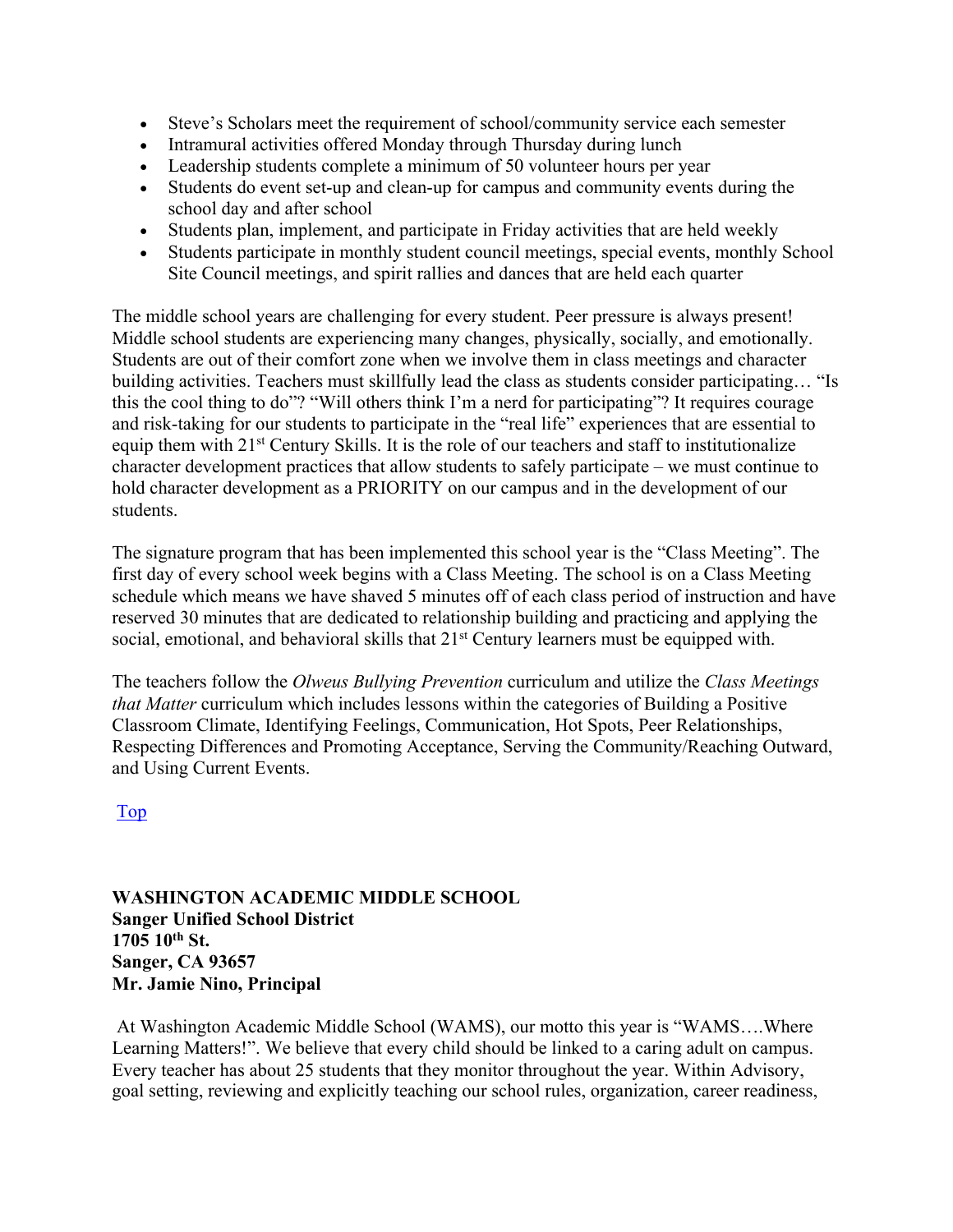and the Olweus Bullying Prevention Program are taught to all of our students. The Olweus Bullying Prevention Program calls for visuals that are displayed as "No Bullying Zones" for all the major hot spots. Class meetings are mandatory every Friday in every advisory to talk about new topics. Teachers will seat students in a circle and pose a common situation to our students. Our students then talk it through to come up with solutions on how to be a bystander and to intervene when bullying is occurring. Our 5 Community of Caring values are linked to these lessons and are explicitly taught.

Top

#### **WAWONA MIDDLE SCHOOL Fresno Unified School District 4524 N. Thorne Fresno, CA 93704 Mr. Mike Darling, Principal Ms. Kathleen Lundberg, Character Education Coordinator**

In our American schools we must involve ourselves in the development of character because our students must be prepared to show responsibility, trust and integrity. In America there are more single-family homes than ever before. We need to partner with our school families to provide for the needs of our students. At Wawona we give our students the chances to prove their acceptance of those challenges through service learning, modeling of acceptable social behaviors and taking appropriate risks.

Bullying prevention, respect of other cultures, and character development are priorities. Our students need to see and hear from us, that responsible and caring behavior must become the norm. Each of us must do our part to protect our future and the future of the next generations. Respect for others, communication skills, and ethical behavior are important aspects of being a human being. The core values of character help student instruction in essential social behaviors such as manners, service learning, and tolerance.

The character education goals for Wawona were developed by the entire Wawona staff under the guidance of our Safe and Civil School Team and School Site Council. These groups include certificated and classified staff, parents, students and administrators. Our guidelines for success are called the "W6" and are referenced every morning during announcements and are posted for student review in every classroom.

The "W6": 1. Be on time every day for every class. 2. Be courteous respectful and cooperative. 3. Adhere to the FUSD dress and grooming policy. 4. Be prepared with supplies and to fully participate in the learning environment. 5. Don't be a bully and don't tolerate bullying. 6. If you know about a problem, see an adult.

We traditionally (2003) start our school year, with a school wide program called Mission: Possible. All students are given the opportunity to learn and understand our school norms and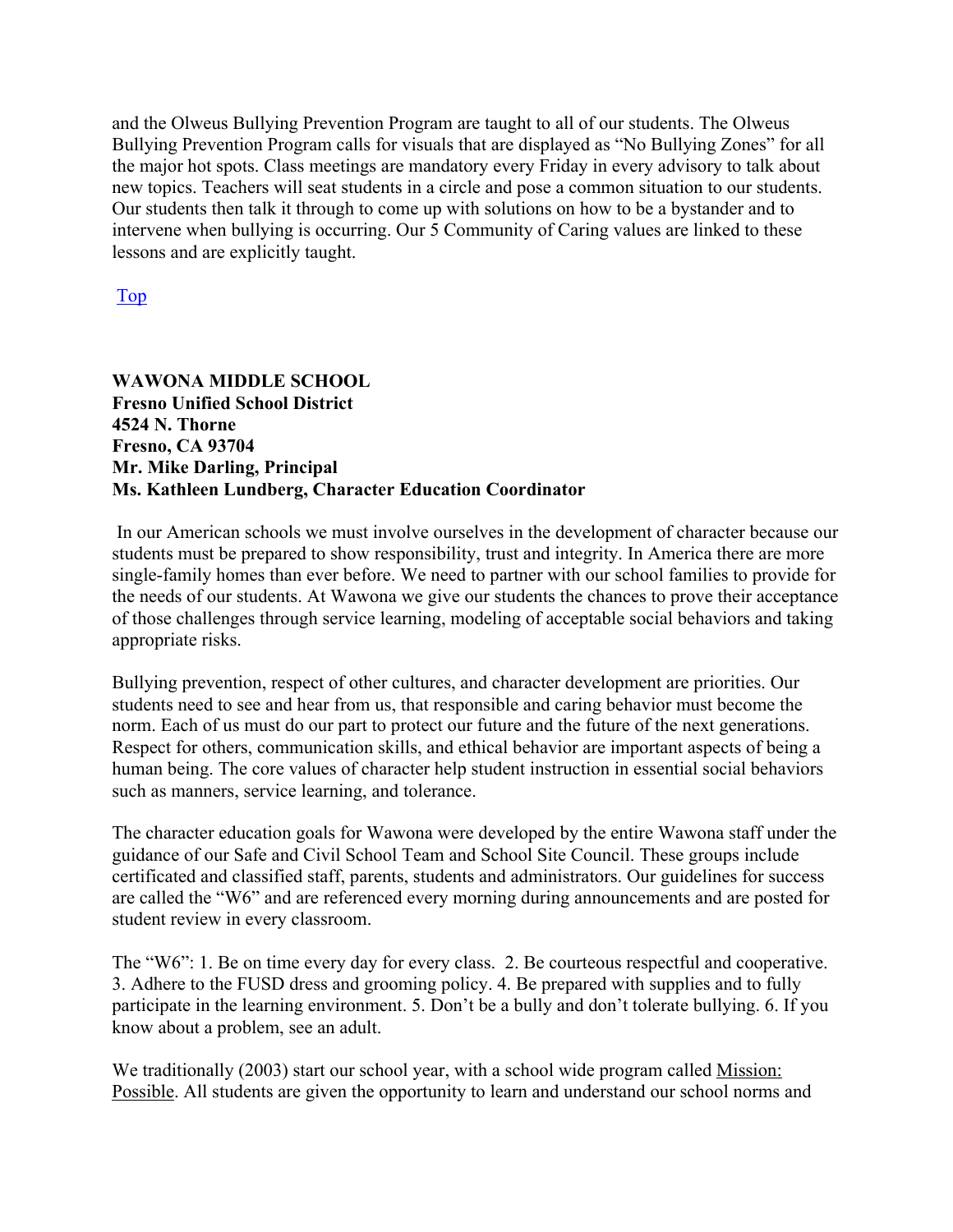expectations. Special workshops are held for routine things like how to properly line up for the buses, and how to walk on the right side of the hallway. Knowing these expectations help our students to be respectful and courteous. Students are provided "passports" where they can reflection on their learning and take notes about the norms and expectations.

During Mission: Possible we encourage the advisory teachers to share about themselves and help the students to get to know each other. We provide mixers and related activities that teach respect and tolerance. We continue to reinforce the character education expectations throughout the year with quarterly reminder assemblies.

In Physical Education the California State Standard  $#5$ , in both  $7<sup>th</sup>$  and  $8<sup>th</sup>$  grade is a focus of our teaching and included in all assessments. Students must "show responsibility" (5.6) in a physical education setting as well as, "express encouragement", (5.4) and "demonstrate an acceptance of differences."(5.3) The Physical Education Department models and teaches these standards consistently.

Language Arts teachers use core literature and writing to encourage students to discover their inner character and character traits that authors want to portray in their stories. The teachers involve the students in discovering how to be better people and to be better members of our society through role-playing, scenarios and logic. Esperanza Rising, Maniac Magee, Raymond's Run, and Nothing But the Truth are some of the examples of core literature that our teachers are using. They all have specific character education themes and are tied to the Character Counts! Pillars.

Social Studies Classes regularly provide forums for students to discuss matters of ethics, current events and social justice. We encourage our students to be open-minded, balanced and reflective. The social studies classes apply ethics and morality to each empire and/or culture they study. They discuss community and personal sacrifice and standing up for what is right even when it is not popular and you may get hurt.

Science classes focus on the world as a place we must respect and protect. The environment is important and how we take care of it and each other is a lens through which our Science Department looks. They ask the students to discover and think about what is above and beyond the California State science requirements. Recycling, community gardens, and our use of energy and resources is researched and shared, so we can all do our part.

Our Elective Program, consisting of Music, Art and Technology had many comments on their part in character development. In Music, discussions take place about teamwork, helping one another, and taking responsibility for your part, for the "good of the group."

The Athletic Department promotes character education at every practice and game. The students and coaches sign a "Code of Conduct" and are taught that "Pursuing Victory with Honor" will be the Wawona Code. A Character Award medal is presented to someone on the opposing team at every home game. At the end of each sport's season, each coach presents several students with awards for integrity and sportsmanship on the playing field.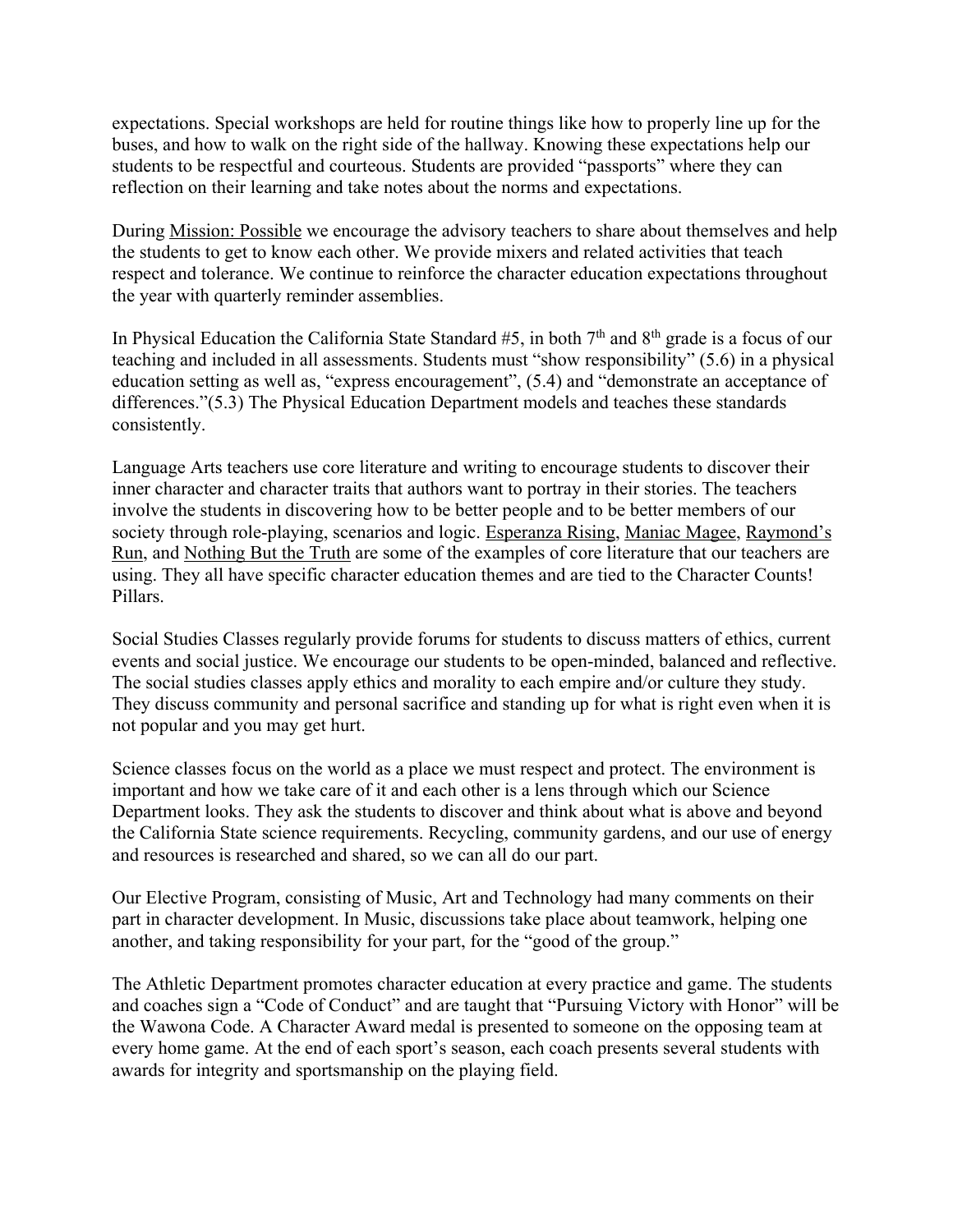We understand that Middle School Students have a great capacity to give, but do not yet have the skills to do so on their own. We provide opportunities for students to donate volunteer hours by helping at school and in the community. Students may volunteer in the library, the intramural equipment shack, the cafeteria, the school office or the After School Program. Those volunteers support needed services at school and learn valuable skills for growing up and having empathy for others. When we read their Reflections on Service, we realize that they are learning to think about others and it feels good. We hope to nurture life-long givers.

We have donated time, money, and goods to Community Food Bank of Fresno, Dakota House, Valley Children's Hospital Kid's Day Newspaper sale, American Heart Association and the Red Cross. We encourage our staff and students to join forces in Pennies for Patients (Leukemia Foundation) and the Special Olympics. We have made and donated over 100 blankets to the Fresno County Sheriff's Department to provide for victims as needed, and 120 Valentine's headbands for aging "grandparents" in a nearby rest home.

A program that Wawona Middle School should be known for is our Dr. Martin Luther King, Jr. Day of Service. (MLK holiday). It has become an annual event and each year has been a little different. We provide transportation, t-shirts, and lunch to the students and parents who volunteer 4 hours of service. In 2013 we had the following activities: Blood Mobile (12 pints donated), Food Drive for the Dakota House Neighborhood Pantry, Blanket making for the Fresno County Sheriff's Department, school beautification (raking, weeding, planting and painting), and "Hands Only CPR" lesson provided by the American Red Cross.

What we would like others to know about Wawona Middle School is that we believe in ourselves. Our school district has deemed it necessary to move our International Baccalaureate Program to another campus this year and it has caused some changes. However our staff and teachers are resilient and working harder than ever to provide a successful environment for all of us. We have worked hard to be a model school in the Fresno Unified School District in the areas of values and character education. We are proud to say we are from Wawona Middle School.

#### Top

**YOSEMITE MIDDLE SCHOOL Fresno Unified School District 1292 North Ninth Fresno, CA 93703 Mr. Ed Gomes, Principal Ms. Kristi Jackson, Character Education Coordinator**

What, as educators, can we offer that student that will forever affect their place in society? How about the opportunity to be an upstanding citizen, a friendly neighbor, a caring smile, and a role model for those around them? We have the opportunity, and responsibility, to instill and produce character in each and every one of our students that walks through the gates each morning. Students enter our classrooms with the weight of the world on their backs and we cannot have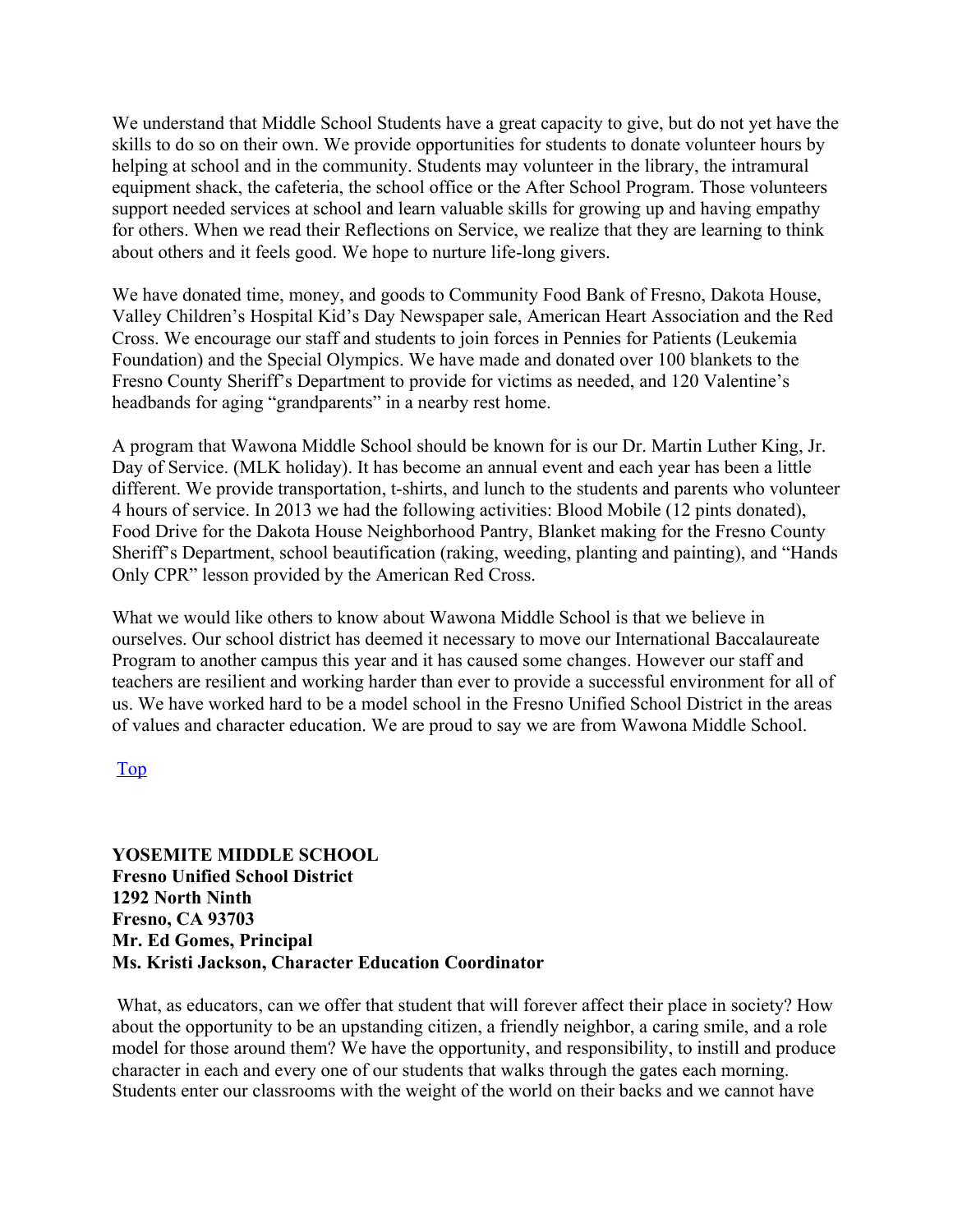the expectations that they have received the character development necessary to be and live a successful life. Therefore, our classrooms are the perfect place and setting for students to receive that training, even if they already receive it at home. What greater opportunity do we have than to not only educate our students in academic subject matter but also to embed character and responsibility in them through our everyday instruction.

Here at Yosemite our goal is to prepare our students for advancement to high school by offering a challenging curriculum. We strive to provide an educational program with high expectations for all to learn academic, social, and emotional skills needed to become life-long learners. We have developed a learning environment that inspires in our students and families the passion and the power to make positive life choices by becoming architects of their future. Our school is one of the only school wide CHAMPS schools in the District. We provide through this program, clear and continuous guidelines for behavior through out all school areas and functions. Our students develop a social contract together in their classrooms that make them accountable for the way they function and treat each other. Social responsibility is huge at our school, when character traits are taught and modeled daily you create a safe learning community.

At the beginning of the year we define what good character traits are. We take each character trait and every day we define it by providing example of what it sounds and looks like. We watch videos of what the particular character trait of the day looks and sounds like and then we discuss how we can make sure we are showing those traits in and out of class. We talk to students about how we all make mistakes and won't always show those character traits but that doesn't mean we give up. By the end of the conversation we reflect on what character we saw in class and how it was being modeled by both students and teachers. Reflection is a big component when teaching students about character traits because they need to learn how to reflect and how this can help them in improving their character. We reflect about character traits seen in class for the first couple months of school the last 2 minutes of class time.

Then as the year goes on we infuse character traits into our lessons. When we read fiction or nonfiction stories as a class we always analyze a characters actions, words, and thoughts and we talk about the character traits the character showed. We talk about what motivates a character. We then talk about, "what could the character have done differently?"

Our world history classes incorporate character building daily by showing the students how to be a well-rounded person using the stories of the past. Examples of historical figures exemplifying quality character such as social, political, and religious leaders show the students how to conduct themselves in a positive manor. In the Social science department we have the opportunity to not only practice civil behavior but we can show the students examples from history of correct civil behavior.

Yosemite takes pride in incorporating *Safe and Civil School* guidelines to establish structural procedures of the school. Some examples include: having one entrance and exit into the school, having a staff member greet all guests and students at the entrance every morning, having staff supervision at all blind spots during student breaks or leisure times, and having hallways marked for walking directions.